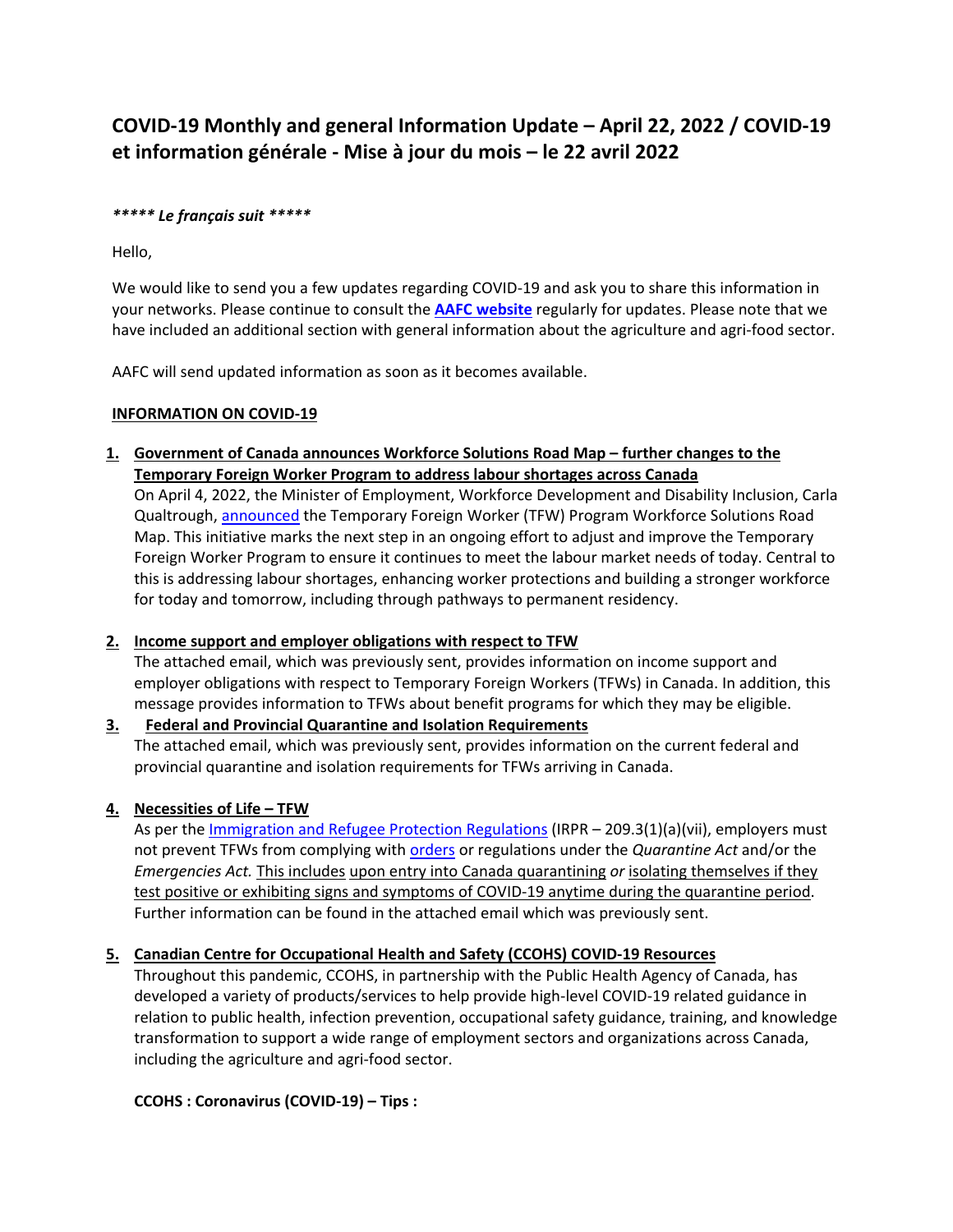- Screening for COVID-19 tip sheet updated: [CCOHS: Coronavirus \(COVID-19\) -](https://www.ccohs.ca/covid19/screening/) Tips: Screening for [COVID-19](https://www.ccohs.ca/covid19/screening/)
- Updated Agriculture tip sheet: [CCOHS: Coronavirus \(COVID-19\) -](https://www.ccohs.ca/covid19/agriculture/) Tips: Agriculture
- Meat Processing tip sheet: [CCOHS: Coronavirus \(COVID-19\) -](https://www.ccohs.ca/covid19/meat-processing/) Tips: Meat Processing
- Addressing Return Anxiety: [CCOHS: Coronavirus \(COVID-19\) -](https://www.ccohs.ca/covid19/reducing-return-anxiety/) Tips: Addressing Return Anxiety
- New Addressing Return Anxiety infographic is now [live](https://www.ccohs.ca/covid19/return-anxiety-infographic/) as well as the related e-course: [CCOHS:](https://www.ccohs.ca/products/courses/rtw-anxiety/) [Return to Work During COVID-19: Addressing Return Anxiety](https://www.ccohs.ca/products/courses/rtw-anxiety/)

All CCOHS COVID-19 Health and Safety Resources are available [here](https://www.ccohs.ca/products/publications/covid19-tool-kit/) and on the [CCOHS Safe Work](https://www.ccohs.ca/products/safework-app/)  [App](https://www.ccohs.ca/products/safework-app/) for FREE in both English and French.

## **6. Information on Coronavirus disease (COVID-19) from the Public Health Agency of Canada**  There are a number of updated resources available on the Public Health Agency of Canada website for the public including an Outbreak Update and the COVID-19 Virtual Assistant: [Coronavirus disease](https://www.canada.ca/en/public-health/services/diseases/2019-novel-coronavirus-infection.html)

[\(COVID-19\).](https://www.canada.ca/en/public-health/services/diseases/2019-novel-coronavirus-infection.html) Your organization may also be interested in:

## **General information:**

- **NEW!** NACI Statement: Initial guidance on a second booster dose of COVID-19 vaccines in [Canada](https://www.canada.ca/content/dam/phac-aspc/documents/services/immunization/national-advisory-committee-on-immunization-naci/naci-guidance-second-booster-dose-covid-19-vaccines.pdf?utm_source=stakeholder-weekly-newsletter&utm_medium=link&utm_content=en-04-11-22&utm_campaign=srt-stakeholder-weekly-newsletter)
- **NEW!** [NACI Summary: Initial guidance on a second booster dose of COVID-19 vaccines in](https://www.canada.ca/content/dam/phac-aspc/documents/services/immunization/national-advisory-committee-on-immunization-naci/naci-summary-april-5-2022.pdf?utm_source=stakeholder-weekly-newsletter&utm_medium=link&utm_content=en-04-11-22&utm_campaign=srt-stakeholder-weekly-newsletter)  [Canada](https://www.canada.ca/content/dam/phac-aspc/documents/services/immunization/national-advisory-committee-on-immunization-naci/naci-summary-april-5-2022.pdf?utm_source=stakeholder-weekly-newsletter&utm_medium=link&utm_content=en-04-11-22&utm_campaign=srt-stakeholder-weekly-newsletter)
- **NEW!** [Statement from the Council of Chief Medical Officers of Health \(CCMOH\) on the](https://www.canada.ca/en/public-health/news/2022/04/statement-from-the-council-of-chief-medical-officers-of-health-ccmoh-on-the-importance-of-staying-up-to-date-with-covid-19-vaccines.html?utm_source=stakeholder-weekly-newsletter&utm_medium=link&utm_content=en-04-11-22&utm_campaign=srt-stakeholder-weekly-newsletter)  [importance of staying up to date with COVID-19 vaccines](https://www.canada.ca/en/public-health/news/2022/04/statement-from-the-council-of-chief-medical-officers-of-health-ccmoh-on-the-importance-of-staying-up-to-date-with-covid-19-vaccines.html?utm_source=stakeholder-weekly-newsletter&utm_medium=link&utm_content=en-04-11-22&utm_campaign=srt-stakeholder-weekly-newsletter)
- **NEW!** [Audit of the development of VaccineConnect](https://www.canada.ca/en/public-health/corporate/transparency/corporate-management-reporting/internal-audits/reports/development-vaccineconnect.html?utm_source=stakeholder-weekly-newsletter&utm_medium=link&utm_content=en-04-11-22&utm_campaign=srt-stakeholder-weekly-newsletter)
- **Update:** [COVID-19: Requirements for fully vaccinated travellers and unvaccinated children less](https://www.canada.ca/en/public-health/services/publications/diseases-conditions/fully-vaccinated-travellers-without-covid-19-symptoms-returning-canada.html?utm_source=stakeholder-weekly-newsletter&utm_medium=link&utm_content=en-04-11-22&utm_campaign=srt-stakeholder-weekly-newsletter)  [than 12 years of age](https://www.canada.ca/en/public-health/services/publications/diseases-conditions/fully-vaccinated-travellers-without-covid-19-symptoms-returning-canada.html?utm_source=stakeholder-weekly-newsletter&utm_medium=link&utm_content=en-04-11-22&utm_campaign=srt-stakeholder-weekly-newsletter)
- **Update:** [COVID-19: Outbreak update](https://www.canada.ca/en/public-health/services/diseases/2019-novel-coronavirus-infection.html?utm_source=stakeholder-weekly-newsletter&utm_medium=link&utm_content=en-04-11-22&utm_campaign=srt-stakeholder-weekly-newsletter)
- **Update:** [National case definition: Coronavirus disease \(COVID-19\)](https://www.canada.ca/en/public-health/services/diseases/2019-novel-coronavirus-infection/health-professionals/national-case-definition.html?utm_source=stakeholder-weekly-newsletter&utm_medium=link&utm_content=en-04-11-22&utm_campaign=srt-stakeholder-weekly-newsletter)
- **Update:** [Evidence on the risk of COVID-19 transmission in flight: update 3](https://www.canada.ca/en/public-health/services/diseases/2019-novel-coronavirus-infection/canadas-reponse/summaries-recent-evidence/evidence-risk-covid-19-transmission-flight-update-3.html?utm_source=stakeholder-weekly-newsletter&utm_medium=link&utm_content=en-04-11-22&utm_campaign=srt-stakeholder-weekly-newsletter)

## **Coronavirus disease (COVID-19): Travel [restrictions,](https://travel.gc.ca/travel-covid?utm_source=stakeholder-weekly-newsletter&utm_medium=link&utm_content=en-14-01-22&utm_campaign=srt-stakeholder-weekly-newsletter) exemptions and advice**

## **Coronavirus disease (COVID-19): [Awareness](https://www.canada.ca/en/public-health/services/diseases/2019-novel-coronavirus-infection/awareness-resources.html?utm_source=stakeholder-weekly-newsletter&utm_medium=link&utm_content=en-14-01-22&utm_campaign=srt-stakeholder-weekly-newsletter) resources**

For any questions: **[phac.hpoc.stakeholders-partiesprenantes.cops.aspc@canada.ca](mailto:phac.hpoc.stakeholders-partiesprenantes.cops.aspc@canada.ca)**

## **GENERAL INFORMATION ABOUT THE AGRICULTURE AND AGRI-FOOD SECTOR**

## **7. Budget 2022: A Plan to Grow Our Economy and Make Life More Affordable**

On April 7, 2022, the Deputy Prime Minister and Minister of Finance, the Honourable Chrystia Freeland, tabled *[Budget 2022: A Plan to Grow Our Economy and Make Life More Affordable](https://budget.gc.ca/2022/home-accueil-en.html)* in the House of Commons. Here are a few highlights of the announcements and proposed investments:

#### **Next Agricultural Policy Framework:**

• The Budget noted that federal, provincial, and territorial governments will work together over the coming year to renew the programs under the next agricultural policy framework.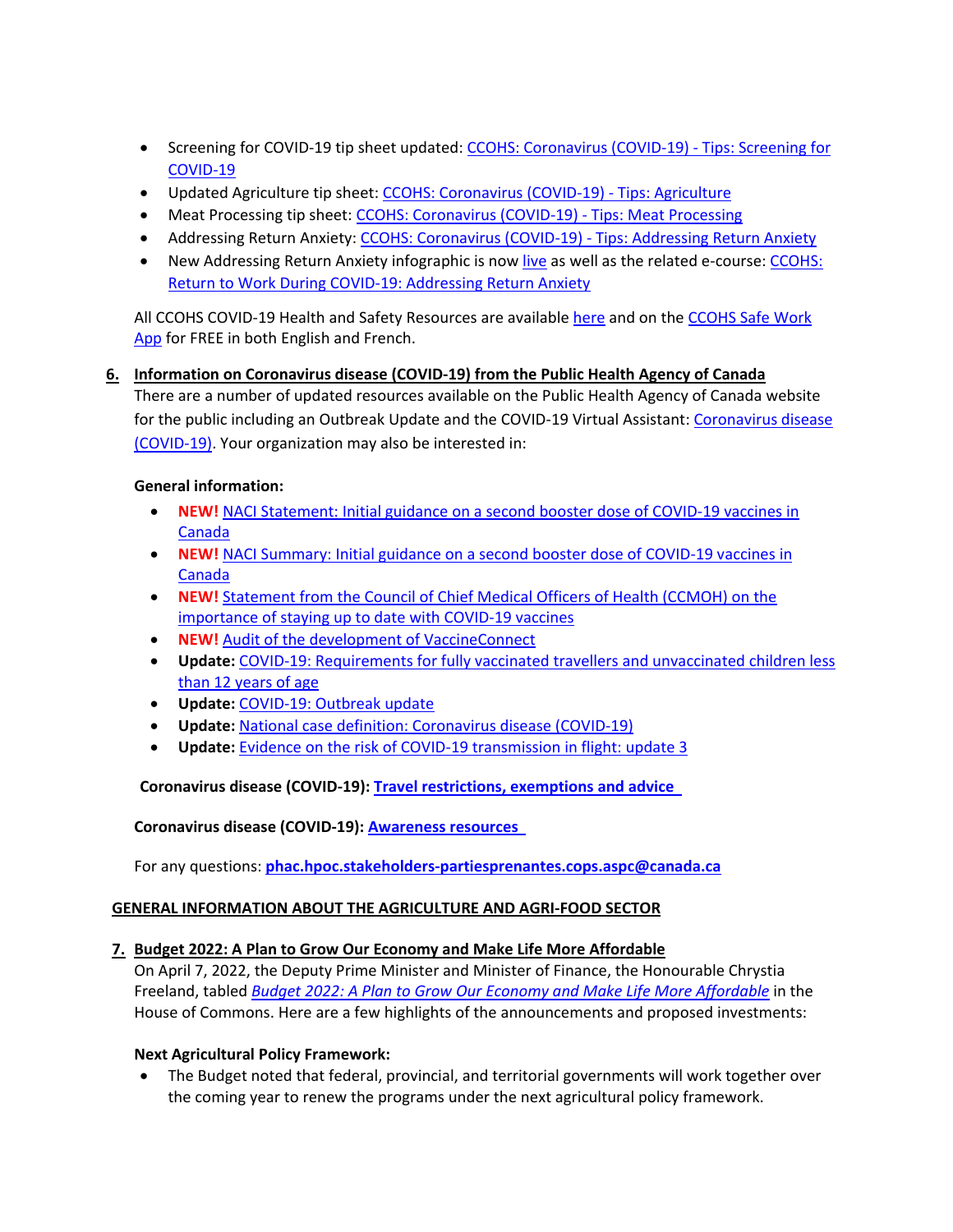#### **Enhancing the Temporary Foreign Worker Program:**

• Investments of more than \$156 million to introduce a new Trusted Employer model, implement a new foreign labour program for agriculture and fish processing, increase capacity to reduce processing time of employer applications, and improve the quality of employer inspections

#### **Action on climate and the environment in the agriculture sector, as announced under Canada's 2030 Emissions Reduction Plan:**

- An additional \$470 million on top of the existing On-Farm Climate Action Fund
- An additional \$330 million in the Agricultural Clean Technology program to triple the size of that program
- \$150 million for a resilient agricultural landscapes program to support carbon sequestration, adaptation and address other environmental co-benefits
- \$100 million to the federal granting councils to support post-secondary research in developing technologies and crop varieties that will allow for net-zero emission agriculture

#### **National School Food Policy and Program:**

• The Budget highlighted that over the next year, Minister Bibeau will work with the Minister of Families, Children and Social Development, and partners and stakeholders, to develop a National School Food Policy and explore how more Canadian children can receive nutritious food at school.

The Budget also outlines a number of new initiatives across government to improve supply chains, bolster innovation and fight climate change.

We encourage you to share your comments and questions in writing through the AAFC Roundtable account [\(aafc.roundtable-tableronde.aac@agr.gc.ca\)](mailto:aafc.roundtable-tableronde.aac@agr.gc.ca).

#### **Industry Engagement Division**

Agriculture and Agri-Food Canada Government of Canada

\*\*\*\*\*\*\*\*\*\*\*\*\*\*\*\*\*\*\*\*\*\*\*\*\*\*\*\*\*\*\*\*\*\*\*\*\*\*\*\*\*\*\*\*\*\*\*

Bonjour,

Nous souhaitons vous faire part de quelques mises à jour concernant la COVID-19 et vous demandons de diffuser ces renseignements dans vos réseaux. Veuillez continuer à consulter régulièrement le **[site](https://agriculture.canada.ca/fr/covid-19-renseignements-secteur-lagriculture-lagroalimentaire)  [Web d'AAC](https://agriculture.canada.ca/fr/covid-19-renseignements-secteur-lagriculture-lagroalimentaire)** pour les mises à jours les plus récentes. **Veuillez noter que nous avons inclus une section supplémentaire** avec des informations générales se rapportant au secteur de l'agriculture et de l'agroalimentaire.

AAC enverra des informations actualisées dès qu'elles seront disponibles.

## **INFORMATION SUR LA COVID-19**

1. **Le Plan d'action pour les employeurs et la main-d'œuvre du Programme des travailleurs étrangers temporaires : le gouvernement du Canada veut combler les pénuries au pays**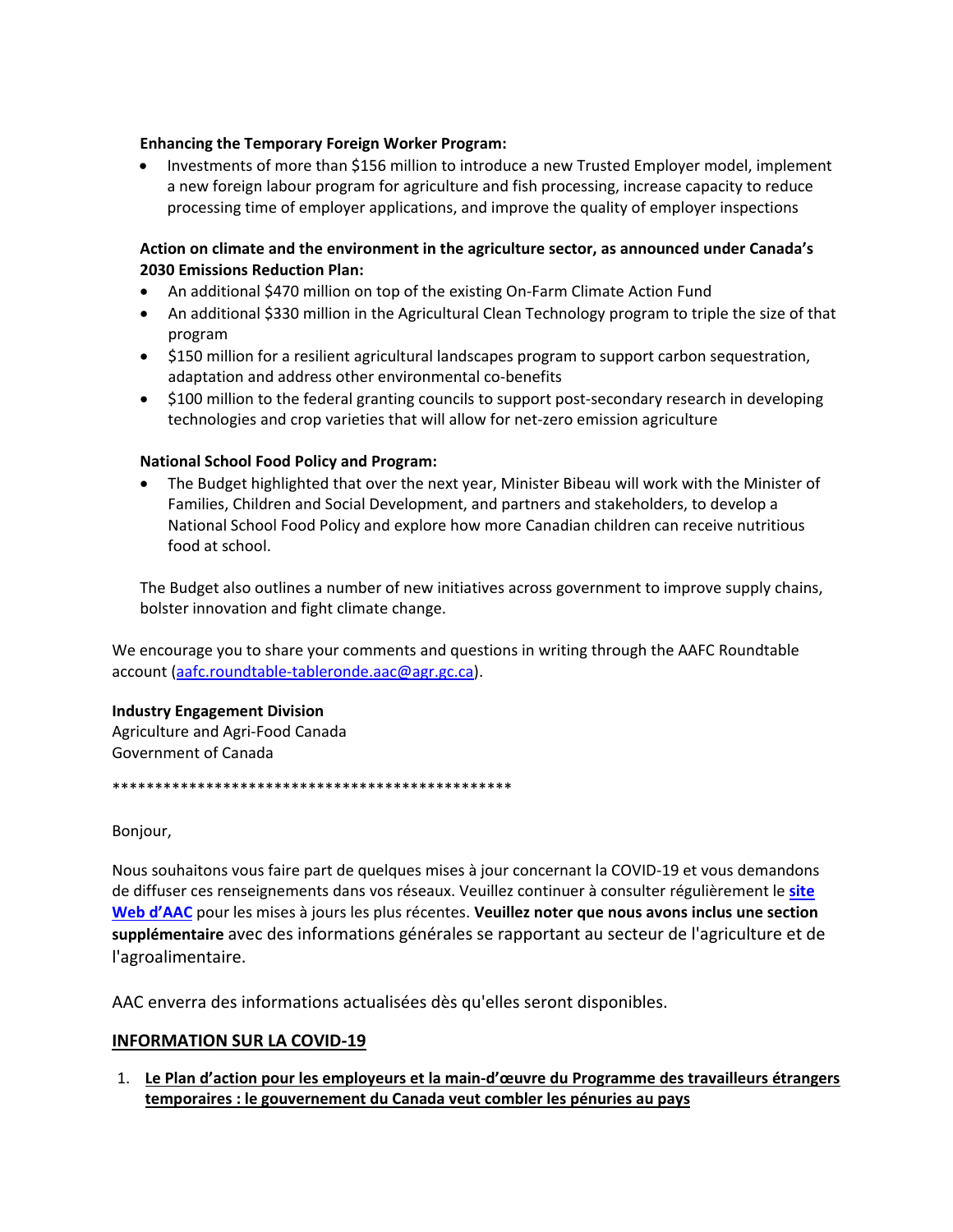Aujourd'hui, la ministre de l'Emploi, du Développement de la main-d'œuvre et de l'Inclusion des personnes en situation de handicap, l'honorable Carla Qualtrough, [a présenté](https://www.canada.ca/fr/emploi-developpement-social/nouvelles/2022/04/xxx.html) le Plan d'action pour les employeurs et la main-d'œuvre du Programme des travailleurs étrangers temporaires (PTET). Il s'agit de la prochaine étape du processus d'ajustement et d'amélioration du PTET, de manière à s'assurer qu'il réponde aux besoins actuels du marché du travail. Trois objectifs priment dans tous ces efforts : lutter contre la pénurie de main-d'œuvre, accroître la protection des travailleurs et créer une main-d'œuvre plus robuste pour aujourd'hui et demain, ce qui passe notamment par un meilleur accès à la résidence permanente. Cinq changements stratégiques clés seront mis en œuvre au cours des prochains mois dans le cadre du Plan d'action afin de résorber les pénuries actuelles de main-d'œuvre et de compétences.

## 2. **Renseignements sur les soutiens de revenus et obligations de l'employeur en ce qui concerne les TET**

Le courriel ci-joint, qui a été envoyé précédemment, fournit des renseignements sur le soutien du revenu et les obligations de l'employeur en ce qui concerne les travailleurs étrangers temporaires (TET) au Canada. De plus, ce message fournit des renseignements aux TET sur les programmes de prestations auxquels ils peuvent être admissibles.

## 3. **Obligations fédérales et provinciales sur la quarantaine et l'isolement**

Le courriel ci-joint, qui a été envoyé précédemment, fournit des renseignements sur les exigences fédérales et provinciales actuelles en matière de quarantaine et d'isolement pour les TET qui arrivent au Canada.

## 4. **Les nécessités de la vie – TET**

Conformément au[x Règlements sur l'immigration et la protection des réfugiés \(RIPR –](https://laws-lois.justice.gc.ca/fra/reglements/DORS-2002-227/section-209.3.html) 209.03  $(1)(a)(v11)$ , les employeurs ne doivent pas empêcher les travailleurs étrangers temporaires (ET) de se conformer au[x décrets](https://decrets.canada.ca/attachment.php?attach=41803&lang=fr) ou règlements en vertu de la *Loi sur la mise en quarantaine* et/ou la *Loi sur les mesures d'urgence*. Cela inclut, à leur entrée au Canada, de se mettre en quarantaine ou de s'isoler s'ils ont obtenu un résultat positif au test de dépistage du COVID-19 ou qu'ils présentent des signes et des symptômes de cette maladie à tout moment pendant la période de quarantaine. Vous trouverez de plus amples informations dans le courriel ci-joint qui a été envoyé précédemment.

**5. Ressources relatives à la COVID-19 du Centre canadien d'hygiène et de sécurité au travail (CCHST)** Pendant la pandémie, le CCHST, en partenariat avec l'Agence de la santé publique du Canada, a élaboré une variété de produits et de services pour aider à assurer une orientation de haut niveau liée à la COVID-19 en ce qui concerne la santé publique, la prévention des infections, les lignes directrices en matière de sécurité au travail, la formation et la transformation des connaissances afin d'appuyer un large éventail de secteurs d'emploi et d'organisations partout au Canada, y compris le secteur de l'agriculture et de l'agroalimentaire.

## **CCHST: Coronavirus (COVID-19) - Conseils :**

- Dépistage de la COVID-19 mise à jour Conseils: CCHST [: Coronavirus \(COVID-19\) –](https://www.cchst.ca/covid19/screening/index.html) Conseils : [Dépistage de la COVID-19](https://www.cchst.ca/covid19/screening/index.html)
- La fiche de conseils sur l'agriculture mise à jour : [CCHST : Coronavirus \(COVID-19\) –](https://www.cchst.ca/covid19/agriculture/index.html) Conseils : **[Agriculture](https://www.cchst.ca/covid19/agriculture/index.html)**
- La fiche de conseils sur la transformation de la viande : [CCHST : Coronavirus \(COVID-19\) –](https://www.cchst.ca/covid19/meat-processing/index.html) [Conseils : Transformation de la viande](https://www.cchst.ca/covid19/meat-processing/index.html)
- Agir sur l'anxiété de déconfinement : CCHST [: Coronavirus \(COVID-19\) –](https://www.cchst.ca/covid19/reducing-return-anxiety/index.html) Conseils : Agir sur [l'anxiété de déconfinement](https://www.cchst.ca/covid19/reducing-return-anxiety/index.html)
- Infographie sur Contrer l'anxiété de déconfinement liée à la COVID-19 est maintenant [disponible](https://www.cchst.ca/covid19/return-anxiety-infographic/index.html) ainsi que le cours en ligne : [Retour au travail pendant la pandémie de COVID-19 :](https://www.cchst.ca/products/courses/rtw-anxiety/)  [contrer l'anxiété liée au retour au travail NOUVEAU! GRATUIT!](https://www.cchst.ca/products/courses/rtw-anxiety/)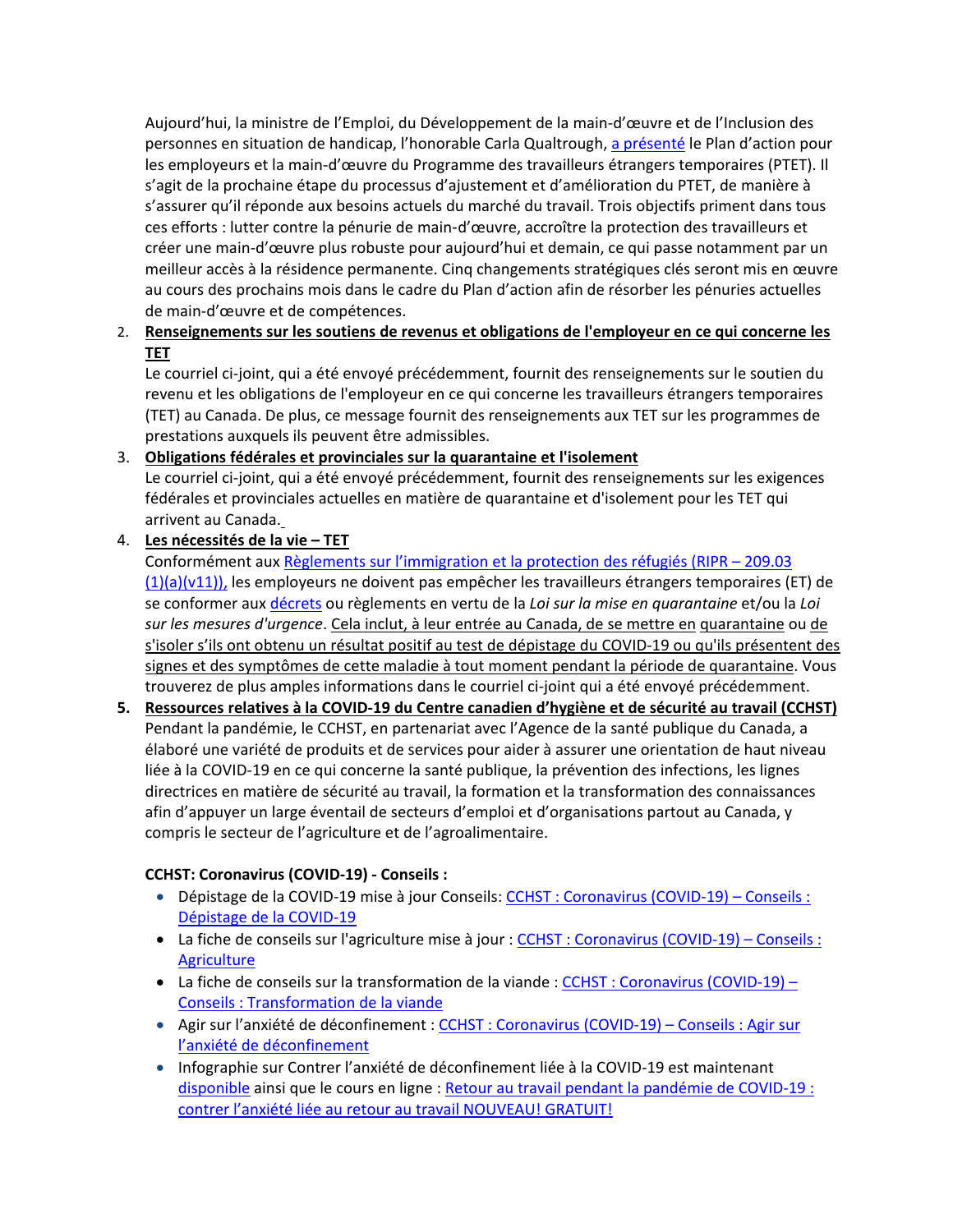Toutes les ressources du CCHST sur la santé et la sécurité du COVID-19 sont disponible[s ici](https://www.cchst.ca/products/publications/covid19-tool-kit/) et sur l['application CCHST -](https://www.cchst.ca/products/safework-app/) Sécurité au travail GRATUITEMENT en anglais et en français.

## 6. **Informations sur les maladies à coronavirus (COVID-19) de l'Agence de la santé publique du Canada**

Il y a un certain nombre de ressources mises à jour disponibles sur le site Web de l'Agence de santé publique du Canada pour le public, ainsi que pour les professionnels de la santé, y compris notre **Mise à jour sur l'éclosion** et la **assistant virtuel COVID-19** : [Maladie à coronavirus \(COVID-19\).](https://www.canada.ca/fr/sante-publique/services/maladies/2019-nouveau-coronavirus.html)

## **Informations générales:**

- **NOUVEAU!** CCNI [: Orientations initiales sur la deuxième dose de rappel des vaccins contre la](https://www.canada.ca/content/dam/phac-aspc/documents/services/immunization/national-advisory-committee-on-immunization-naci/ccni-orientations-deuxieme-dose-rappel-vaccins-contre-covid-19.pdf?utm_source=stakeholder-weekly-newsletter&utm_medium=link&utm_content=fr-04-11-22&utm_campaign=srt-stakeholder-weekly-newsletter)  [COVID-19 au Canada](https://www.canada.ca/content/dam/phac-aspc/documents/services/immunization/national-advisory-committee-on-immunization-naci/ccni-orientations-deuxieme-dose-rappel-vaccins-contre-covid-19.pdf?utm_source=stakeholder-weekly-newsletter&utm_medium=link&utm_content=fr-04-11-22&utm_campaign=srt-stakeholder-weekly-newsletter)
- **NOUVEAU!** CCNI résumé [: Orientations initiales sur la deuxième dose de rappel d'un vaccin](https://www.canada.ca/content/dam/phac-aspc/documents/services/immunization/national-advisory-committee-on-immunization-naci/ccni-resume-5-avril-2022.pdf?utm_source=stakeholder-weekly-newsletter&utm_medium=link&utm_content=fr-04-11-22&utm_campaign=srt-stakeholder-weekly-newsletter)  [contre la COVID-19 au Canada](https://www.canada.ca/content/dam/phac-aspc/documents/services/immunization/national-advisory-committee-on-immunization-naci/ccni-resume-5-avril-2022.pdf?utm_source=stakeholder-weekly-newsletter&utm_medium=link&utm_content=fr-04-11-22&utm_campaign=srt-stakeholder-weekly-newsletter)
- **NOUVEAU!** Déclaration du Conseil des médecins hygiénistes en chef (CMHC) sur [l'importance](https://www.canada.ca/fr/sante-publique/nouvelles/2022/04/declaration-du-conseil-des-medecins-hygienistes-en-chef-cmhc-sur-limportance-de-tenir-a-jour-sa-vaccination-contre-la-covid-19.html?utm_source=stakeholder-weekly-newsletter&utm_medium=link&utm_content=fr-04-11-22&utm_campaign=srt-stakeholder-weekly-newsletter) de tenir à jour sa [vaccination](https://www.canada.ca/fr/sante-publique/nouvelles/2022/04/declaration-du-conseil-des-medecins-hygienistes-en-chef-cmhc-sur-limportance-de-tenir-a-jour-sa-vaccination-contre-la-covid-19.html?utm_source=stakeholder-weekly-newsletter&utm_medium=link&utm_content=fr-04-11-22&utm_campaign=srt-stakeholder-weekly-newsletter) contre la COVID-19
- **NOUVEAU!** Audit du développement de [ConnexionVaccin](https://www.canada.ca/fr/sante-publique/organisation/transparence/rapports-gestion/verifications-internes/rapports/developpement-connexionvaccin.html?utm_source=stakeholder-weekly-newsletter&utm_medium=link&utm_content=fr-04-11-22&utm_campaign=srt-stakeholder-weekly-newsletter)
- **Mise à Jour** : COVID-19 : Exigences pour les voyageurs [entièrement](https://www.canada.ca/fr/sante-publique/services/publications/maladies-et-affections/voyageurs-entierement-vaccines-ne-presentant-pas-symptomes-covid-19-retournant-canada.html?utm_source=stakeholder-weekly-newsletter&utm_medium=link&utm_content=fr-04-11-22&utm_campaign=srt-stakeholder-weekly-newsletter) vaccinés et les enfants non [vaccinés](https://www.canada.ca/fr/sante-publique/services/publications/maladies-et-affections/voyageurs-entierement-vaccines-ne-presentant-pas-symptomes-covid-19-retournant-canada.html?utm_source=stakeholder-weekly-newsletter&utm_medium=link&utm_content=fr-04-11-22&utm_campaign=srt-stakeholder-weekly-newsletter) de moins de 12 ans
- **Mise à Jour** : [COVID-19](https://www.canada.ca/fr/sante-publique/services/maladies/2019-nouveau-coronavirus.html?utm_source=stakeholder-weekly-newsletter&utm_medium=link&utm_content=fr-04-11-22&utm_campaign=srt-stakeholder-weekly-newsletter) : Mise à jour sur l'éclosion
- **Mise à Jour** : Définition nationale de cas : Maladie à [coronavirus](https://www.canada.ca/fr/sante-publique/services/maladies/2019-nouveau-coronavirus/professionnels-sante/definition-nationale-cas.html?utm_source=stakeholder-weekly-newsletter&utm_medium=link&utm_content=fr-04-11-22&utm_campaign=srt-stakeholder-weekly-newsletter) (COVID-19)
- **Mise à Jour** : Preuves du risque de [transmission](https://www.canada.ca/fr/sante-publique/services/maladies/2019-nouveau-coronavirus/reponse-canada/resumes-donnees-probantes-recentes/preuves-risque-transmission-covid-19-vol-mise-jour-3.html?utm_source=stakeholder-weekly-newsletter&utm_medium=link&utm_content=fr-04-11-22&utm_campaign=srt-stakeholder-weekly-newsletter) du COVID-19 en vol : mise à jour 3

## **Maladie à coronavirus (COVID-19): [Restrictions,](https://voyage.gc.ca/voyage-covid?_ga=2.87527896.135457299.1642397058-1127918666.1625080323&utm_source=stakeholder-weekly-newsletter&utm_medium=link&utm_content=fr-14-01-22&utm_campaign=srt-stakeholder-weekly-newsletter) exemptions et conseils en matière de voyages**

## **Maladie à coronavirus (COVID-19): Ressources de [sensibilisation](https://www.canada.ca/fr/sante-publique/services/maladies/2019-nouveau-coronavirus/ressources-sensibilisation.html?utm_source=stakeholder-weekly-newsletter&utm_medium=link&utm_content=fr-14-01-22&utm_campaign=srt-stakeholder-weekly-newsletter)**

Pour toutes questions: **[phac.hpoc.stakeholders-partiesprenantes.cops.aspc@canada.ca](https://www.cchst.ca/products/publications/covid19-employers/index.html)**

## **INFORMATION GÉNÉRALE POUR LE SECTEUR AGRICOLE ET AGROALIMENTAIRE**

## 7. **Budget 2022 : Un plan pour faire croître notre économie et rendre la vie plus abordable**

Le 7 avril 2022, la vice-première ministre et ministre des Finances, l'honorable Chrystia Freeland, a déposé le *Budget 2022 [: Un plan pour faire croître notre économie et rendre la vie plus abordable](https://budget.gc.ca/2022/home-accueil-fr.html)* à la Chambre des communes. Voici quelques faits saillants des annonces et des investissements proposés :

## **Prochain cadre stratégique pour l'agriculture :**

Le budget indique que les gouvernements fédéral, provinciaux et territoriaux travailleront ensemble au cours de la prochaine année pour renouveler les programmes relevant du prochain cadre stratégique pour l'agriculture.

## **Améliorer le Programme des travailleurs étrangers temporaires :**

• Un investissement de plus de 156 millions de dollars pour mettre en place un nouveau modèle d'employeur de confiance, mettre en œuvre un nouveau programme de main-d'œuvre étrangère pour l'agriculture et la transformation du poisson, accroître la capacité pour réduire le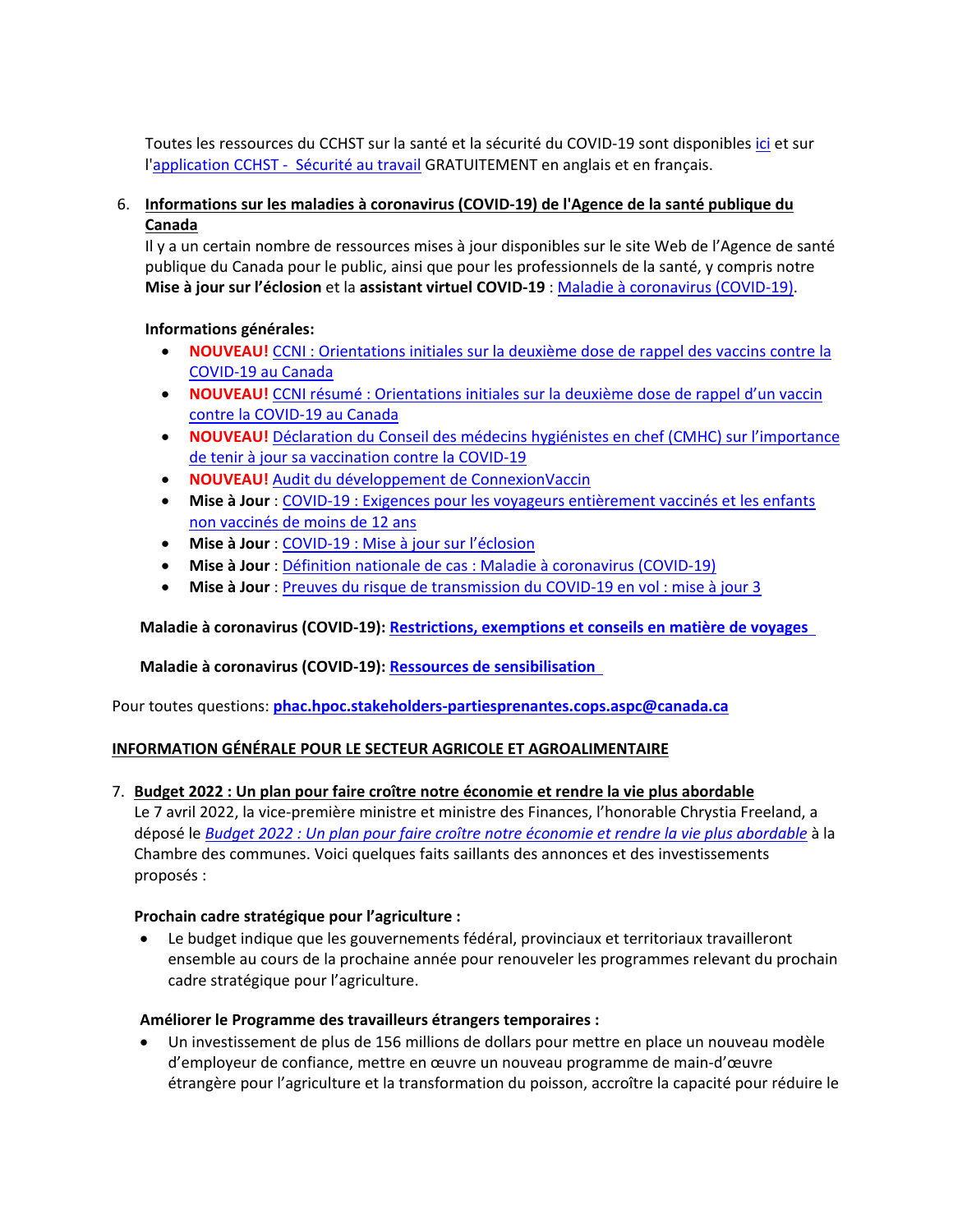temps de traitement des demandes des employeurs et améliorer la qualité des inspections des employeurs.

#### **Mesures relatives aux changements climatiques et à l'environnement dans le secteur agricole, comme il a été annoncé dans le Plan de réduction des émissions pour 2030 :**

- Une somme supplémentaire de 470 millions de dollars, en plus du Fonds d'action à la ferme pour le climat actuel.
- Une somme supplémentaire de 330 millions de dollars dans le Programme des technologies propres en agriculture, triplant ainsi la taille du programme.
- Un financement de 150 millions de dollars pour un programme de paysages agricoles résilients afin d'appuyer la séquestration du carbone et l'adaptation, et d'aborder d'autres avantages environnementaux connexes.
- Un financement de 100 millions de dollars pour les conseils subventionnaires fédéraux pour appuyer la recherche postsecondaire dans le développement de technologies et de variétés de cultures qui permettront l'agriculture carboneutre.

#### **Politique et programme nationaux en matière d'alimentation dans les écoles :**

• Le budget indique qu'au cours de la prochaine année, la ministre Bibeau travaillera avec la ministre de la Famille, des Enfants et du Développement social ainsi que les partenaires et les intervenants pour élaborer une politique nationale en matière d'alimentation dans les écoles et examiner la façon dont un plus grand nombre d'enfants canadiens peuvent recevoir des aliments nutritifs à l'école.

Le budget présente également de nouvelles initiatives gouvernementales visant à améliorer les chaînes d'approvisionnement, à soutenir l'innovation et à lutter contre les changements climatiques.

Nous vous encourageons à nous faire part de vos commentaires et questions par écrit via le compte de la table ronde d'AAC [\(aafc.roundtable-tableronde.aac@agr.gc.ca\)](mailto:aafc.roundtable-tableronde.aac@agr.gc.ca).

#### **Division de la consultation du secteur**

Agriculture et Agroalimentaire Canada Gouvernement du Canada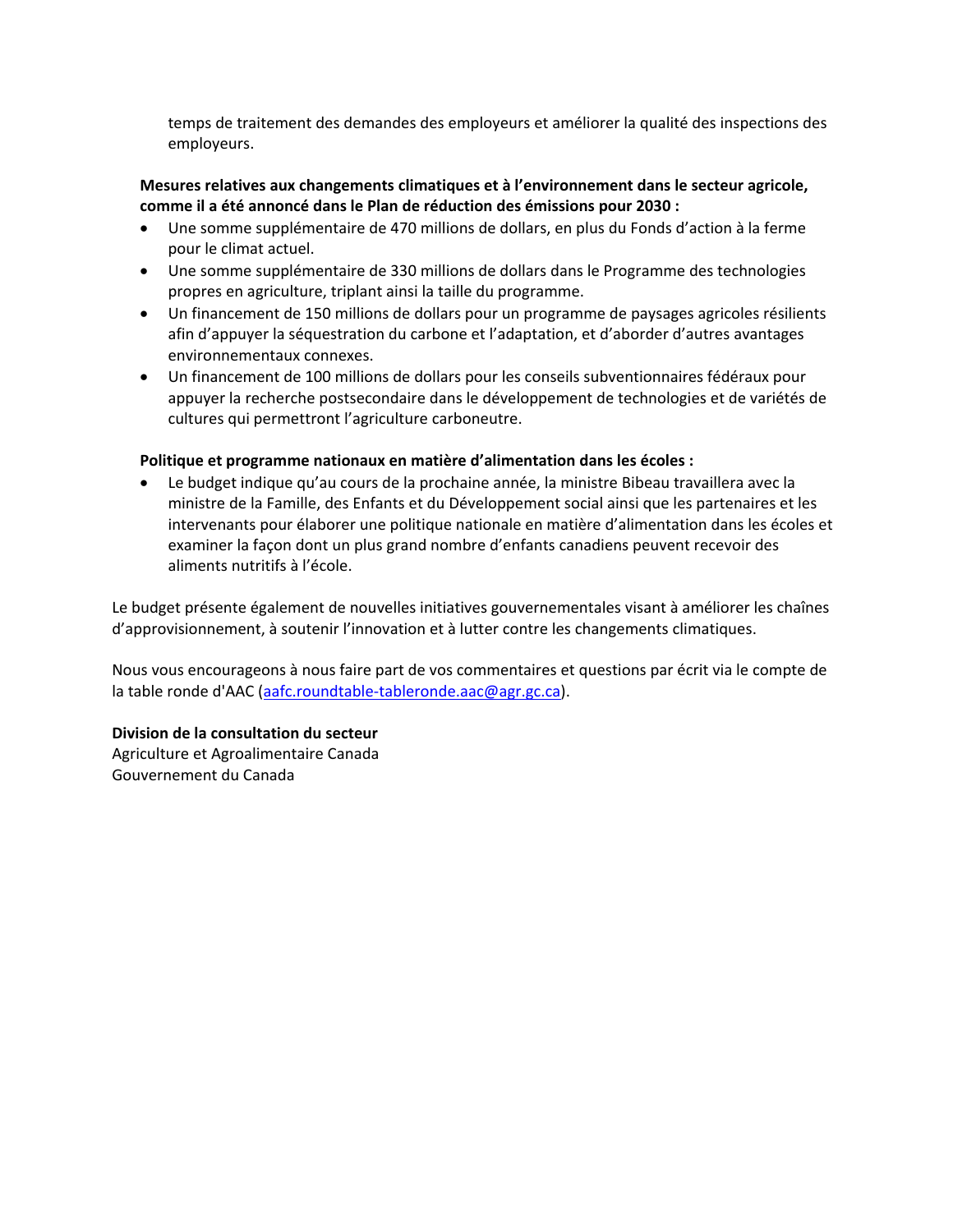**FW: Necessities of Life - TFW // Les nécessités de la vie – TET**

*\*\*\*\* le français suit \*\*\*\**

Good afternoon,

As per the [Immigration and Refugee Protection Regulations](https://laws-lois.justice.gc.ca/eng/regulations/SOR-2002-227/section-209.3.html) (IRPR - 209.3(1)(a)(vii), employers must not prevent TFWs from complying wit[h orders](https://orders-in-council.canada.ca/attachment.php?attach=41803&lang=en) or regulations under the *Quarantine Act* and/or the *Emergencies Act.* This includes upon entry into Canada quarantining *or* isolating themselves if they test positive or exhibiting signs and symptoms of COVID-19 anytime during the quarantine period.

"Preventing temporary foreign workers from complying" can mean doing anything that does not enable the foreign worker to be in mandatory quarantine/isolation upon their entry to Canada.

Travellers are required to meet the requirements under the Minimizing the Risk of Exposure to COVID-19 in Canada Order (Quarantine, Isolation and Other Obligations). This includes testing and quarantine, if required. Travellers without symptoms of COVID-19 undertaking 14-day quarantine must go directly to their suitable place and quarantine for at least 14 days or as directed by a screening officer or quarantine officer. Quarantine ends after the 14th day only if the traveller does not have symptoms and has not received a positive test result from required tests. Anyone receiving a positive test result from required testing must isolate themselves for an additional 10 days and follow the instructions provided.

## [For unvaccinated travellers without symptoms of COVID-19 arriving in Canada by land, air or water -](https://www.canada.ca/en/public-health/services/publications/diseases-conditions/2019-novel-coronavirus-information-sheet.html) [Canada.ca](https://www.canada.ca/en/public-health/services/publications/diseases-conditions/2019-novel-coronavirus-information-sheet.html)

Travellers to Canada who are in quarantine must:

- Avoid contact with others who did not travel with them and sleep in a separate bedroom.
- Access the necessities of life (e.g., water, food, medication, and heat) without leaving quarantine.
- Food, groceries, or other necessities should be left at the door for contactless delivery.
- Only go outside on a private balcony or yard with those who travelled with them.
- Follow guidelines from local public health. If there is a conflict between public health and instructions provided by border officers, follow the strictest measure.
- Respond to calls or visits from screening officers or law enforcement.

Travellers must not:

- Use shared spaces such as lobbies, courtyards, restaurants, gyms or pools.
- Have any visitors.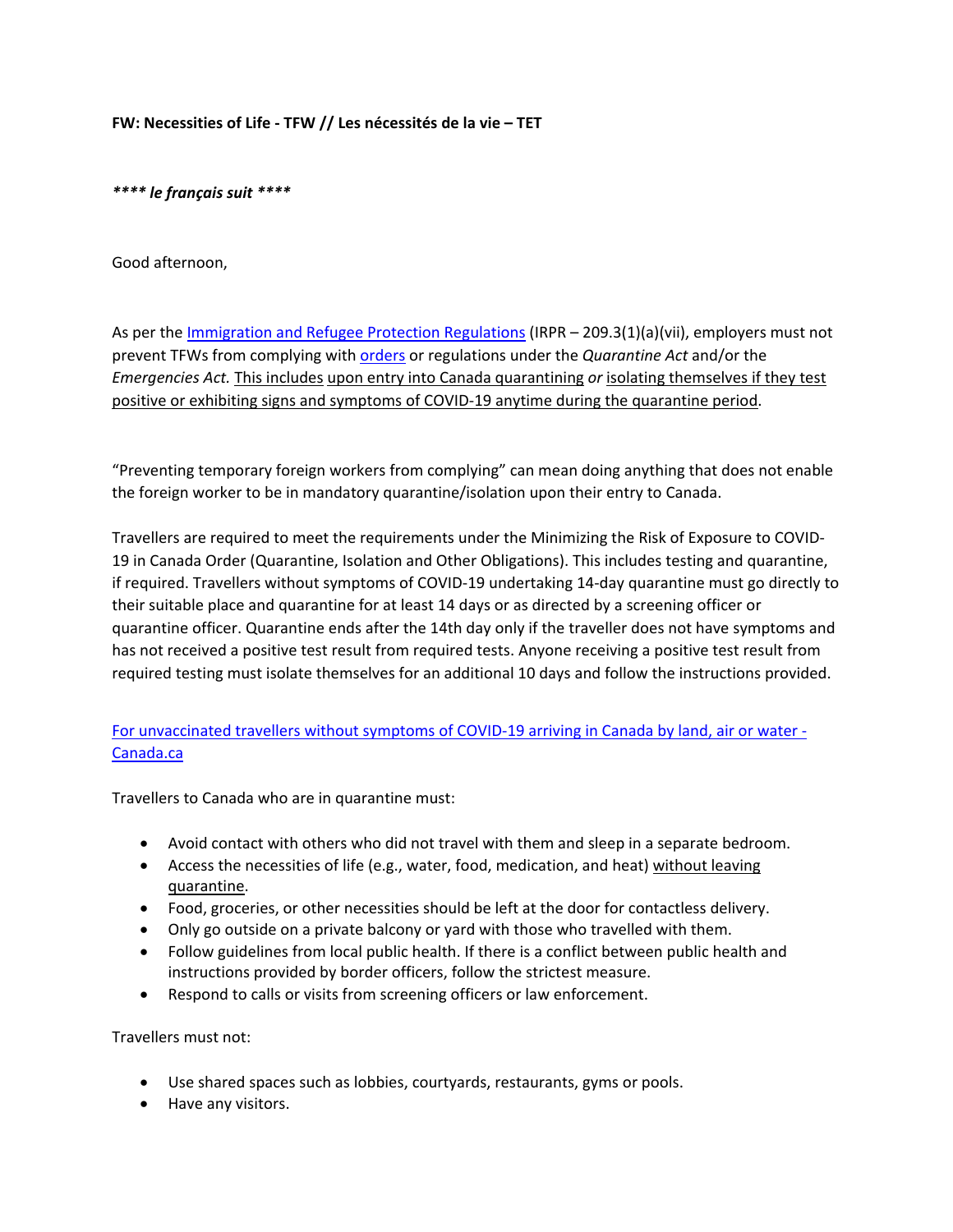• Leave their place of quarantine except for an essential medical service or treatment, to obtain a COVID-19 test, or as pre-authorized by a quarantine officer.

Costs for necessities, such as food, medication, basic supplies, etc., could be paid by the worker upon delivery or through a payment plan. Any plan to cover costs should be mutually agreed upon, ideally in writing, between the temporary foreign worker and the employer. Each of the agreeing parties should retain a copy of the agreement. Employment contract provisions remain in place for workers under the Seasonal Agricultural Worker Program (SAWP), which allow workers to elect to cook their own meals or arrange for the employer to provide meals at the worker's cost.

In a situation, where an employer negotiates with the TFW to provide food in exchange of a daily fee, but the TFW declines the offer, the employer is responsible to ensure that the TFW does not have to leave the quarantine location to get food. For example, if the TFW requires help to order or pickup groceries, the employer must not deny assistance.

You are encouraged to share this communication throughout your respective networks, and with any colleagues or peers who may need to be aware of this information.

Thank you in advance for your collaboration and understanding.

The Temporary Foreign Worker Program

Employment and Social Development Canada

\*\*\*\*\*\*\*\*\*\*\*\*\*\*\*\*\*\*\*\*\*\*\*\*\*\*\*\*\*\*\*\*\*\*\*\*

Bonjour,

Conformément aux [Règlements sur l'immigration et la protection des réfugiés \(RIPR –](https://laws-lois.justice.gc.ca/fra/reglements/DORS-2002-227/section-209.3.html) 209.03  $(1)(a)(v11)$ , les employeurs ne doivent pas empêcher les travailleurs étrangers temporaires (ET) de se conformer aux [décrets](https://decrets.canada.ca/attachment.php?attach=41803&lang=fr) ou règlements en vertu de la *Loi sur la mise en quarantaine* et/ou la *Loi sur les mesures d'urgence*. Cela inclut, à leur entrée au Canada, de se mettre en quarantaine ou de s'isoler s'ils ont obtenu un résultat positif au test de dépistage du COVID-19 ou qu'ils présentent des signes et des symptômes de cette maladie à tout moment pendant la période de quarantaine.

« Empêcher les travailleurs étrangers temporaires de s'y conformer » peut signifier faire quelque chose qui ne permet pas aux travailleurs étrangers de respecter la quarantaine/l'isolement obligatoire dès leur arrivée au Canada.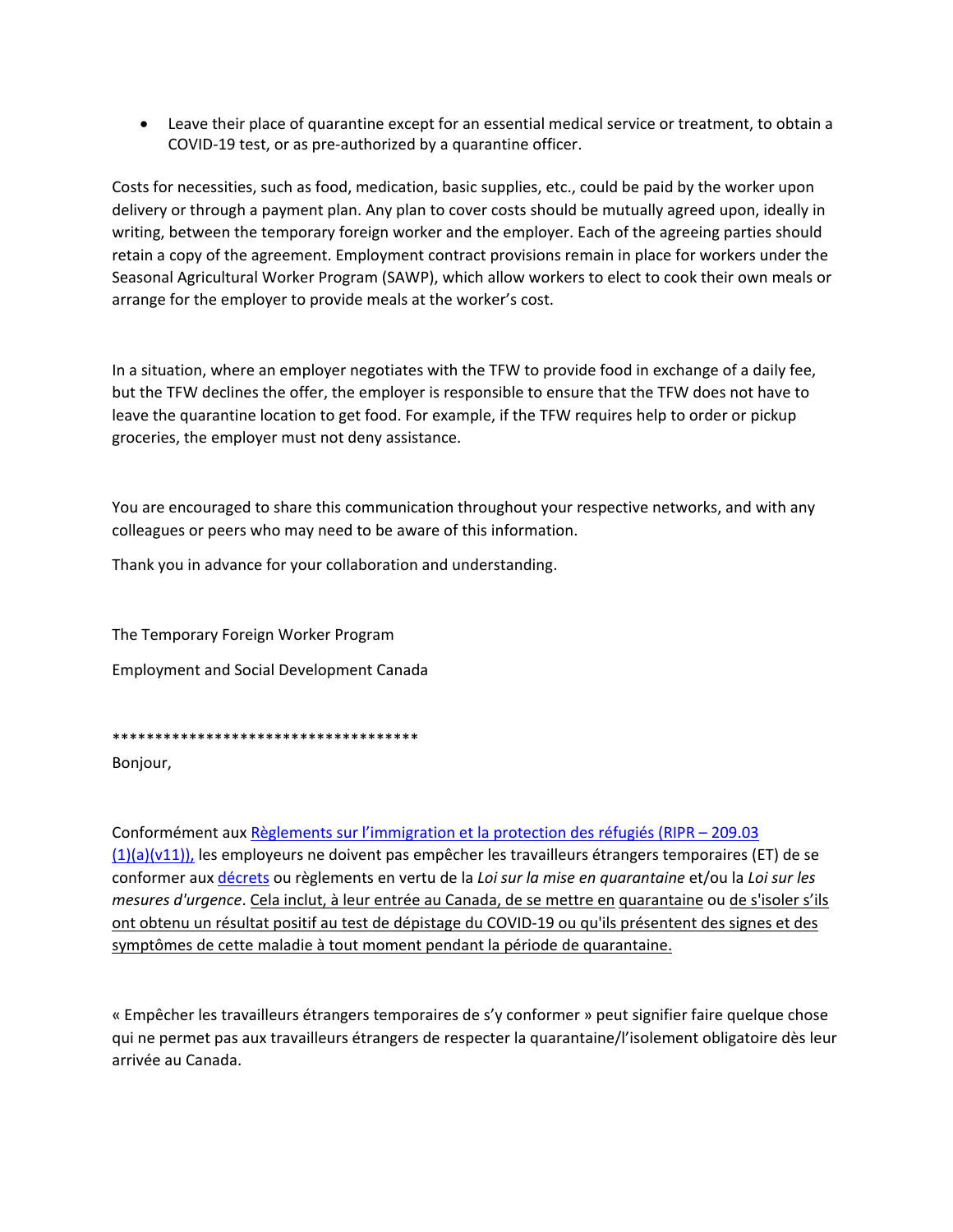Les voyageurs sont tenus de respecter les exigences du *Décret sur la réduction du risque d'exposition au COVID-19 au Canada (quarantaine, isolement et autres obligations)*. Cela comprend les tests et la mise en quarantaine, si nécessaire. Les voyageurs qui ne présentent pas de symptômes du COVID-19 et qui entreprennent une quarantaine de 14 jours doivent se rendre directement à un endroit approprié et rester en quarantaine pendant au moins 14 jours ou selon les directives d'un agent de contrôle ou d'un agent de quarantaine. La quarantaine prend fin après le 14e jour uniquement si le voyageur ne présente pas de symptômes et n'a pas reçu de résultat positif aux tests requis. Toute personne recevant un résultat positif aux tests requis doit s'isoler pendant 10 jours supplémentaires et suivre les instructions fournies.

[Pour les voyageurs non vaccinés ne présentant pas de symptômes de la COVID-19 arrivant au Canada](https://www.canada.ca/fr/sante-publique/services/publications/maladies-et-affections/2019-nouveau-coronavirus-fiche-information.html)  [par voie terrestre, aérienne ou maritime -](https://www.canada.ca/fr/sante-publique/services/publications/maladies-et-affections/2019-nouveau-coronavirus-fiche-information.html) Canada.ca

Les voyageurs qui sont en quarantaine doivent :

- Évitez le contact avec les personnes qui n'ont pas voyage avec vous, et dormez dans une chambre à coucher distincte.
- Accédez aux biens de première nécessité (par exemple, eau, nourriture, médicaments, chauffage) sans sortir du lieu de quarantaine.
- Suivez les directives de l'autorité locale de santé publique.
	- $\circ$  S'il y a une différence entre les directives de la santé publique et ce document ne concordent pas, suivez les mesures les plus strictes.
- Répondez si des agents de contrôle ou des agents de la paix vous appellent ou vous rendent visite.

Les voyageurs ne doivent pas :

- Ne fréquentez pas d'espaces communs tels que les halls d'entrée, les cours, les restaurants, les salles de sport et les piscines.
- Ne recevez pas de visiteurs.
- Ne quittez pas votre lieu de quarantaine sauf :
	- o pour obtenir des services médicaux ou des traitements essentiels
	- o pour subir un test de dépistage de la COVID-19
	- o dans une situation préautorisée par un agent de quarantaine

Le coût des nécessités de subsistance, notamment la nourriture, les médicaments, les produits essentiels, etc., peuvent être payés par les travailleurs dès leur livraison ou moyennant un arrangement de paiement. Un tel arrangement devrait faire l'objet d'un accord mutuel, idéalement par écrit, entre le travailleur étranger temporaire et l'employeur. Une copie de l'entente devrait être conservée par chacune des parties contractantes. Les dispositions de contrats de travail restent valables pour les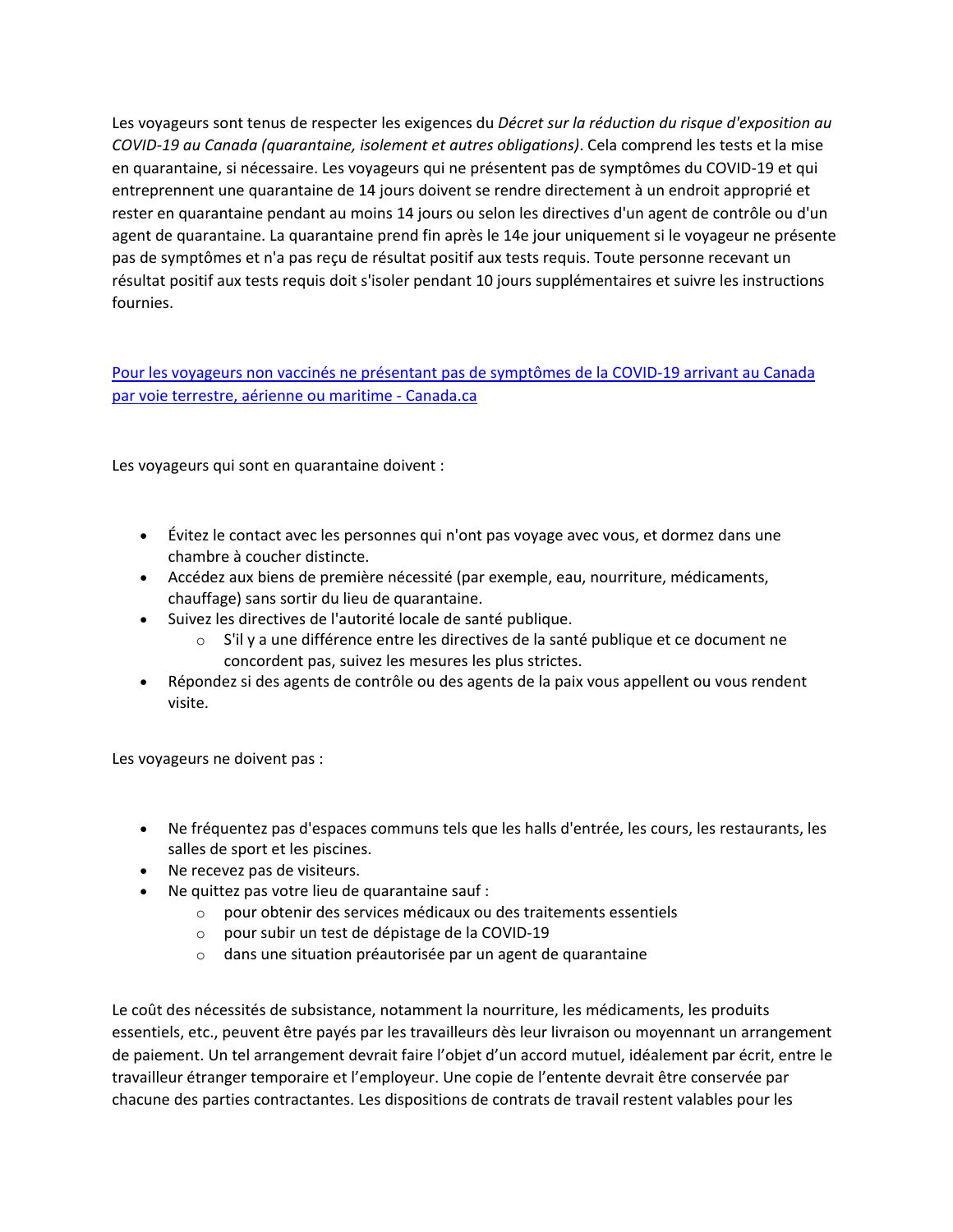travailleurs en vertu du Programme des travailleurs agricoles saisonniers (PTAS), ce qui permet au travailleur de choisir de cuisiner lui-même ses repas ou de s'entendre avec l'employeur pour que celui-ci fournisse les repas à ses frais.

Dans une situation où un employeur négocie avec un travailleur pour lui fournir de la nourriture en échange d'un tarif quotidien, mais que le travailleur refuse l'offre, l'employeur est responsable de s'assurer que le travailleur n'a pas à quitter son lieu de quarantaine pour se procurer de la nourriture. Par exemple, s'il a besoin d'aide pour commander ou aller chercher des produits d'alimentation, l'employeur ne doit pas lui refuser cette aide.

Nous vous encourageons à partager cette communication dans vos réseaux respectifs, ainsi qu'avec tout collègue ou partenaire qui pourrait avoir besoin d'être informé.

Merci d'avance pour votre collaboration et votre compréhension.

Le programme des travailleurs étrangers temporaires Emploi et Développement social Canada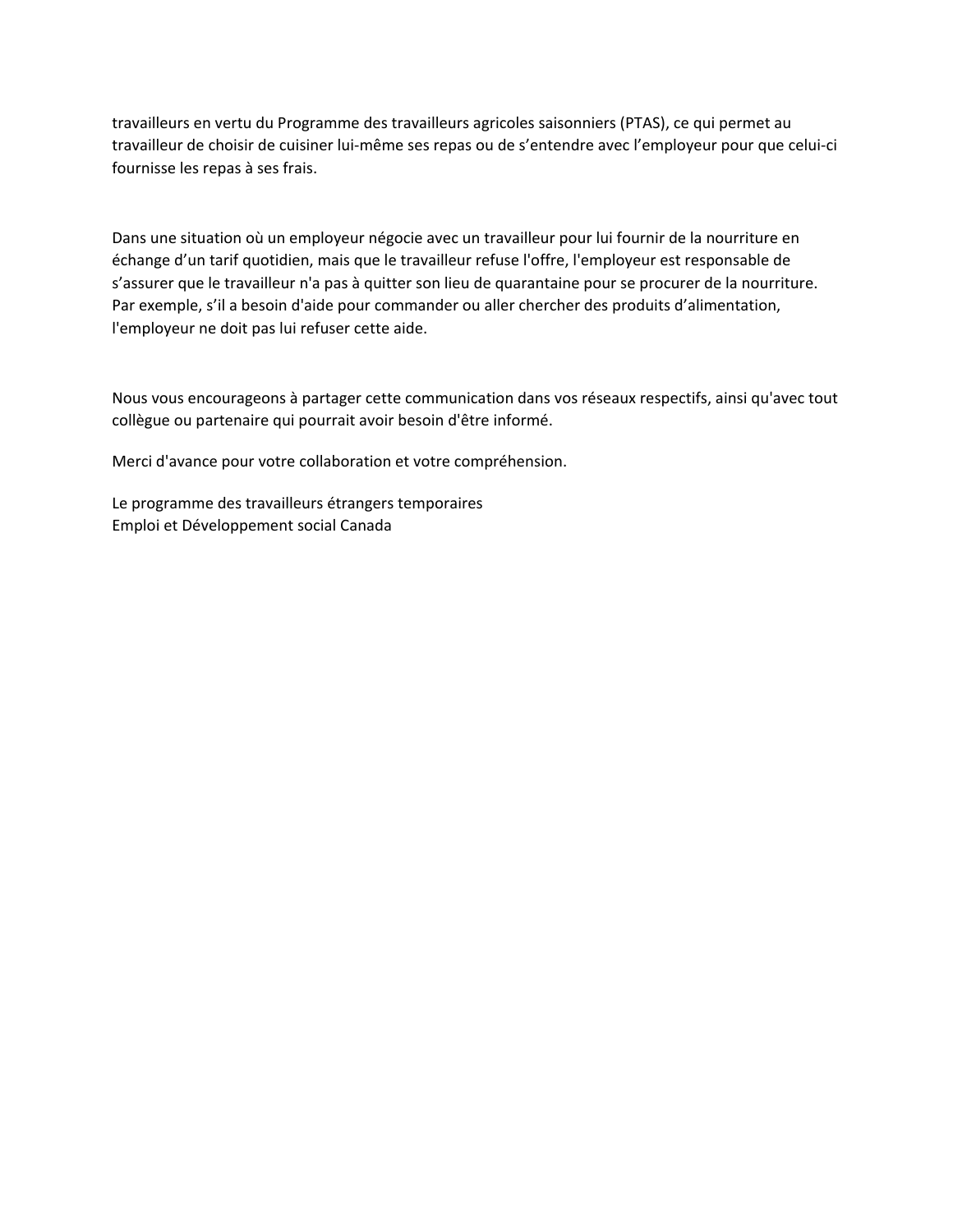**Federal and Provincial Quarantine and Isolation Requirements // Obligations fédérales et provinciales sur la quarantaine et l'isolement**

*\*\*\*\*\*\*\* Le français suit \*\*\*\*\*\*\**

Good afternoon,

The purpose of this email is to provide information on the current federal and provincial quarantine and isolation requirements for Temporary Foreign Workers (TFW) arriving in Canada.

Employers who hire a TFW must follow the requirements set out under the Emergency Orders made pursuant t[o section 58 of the](https://laws-lois.justice.gc.ca/eng/acts/q-1.1/FullText.html) *Quarantine Act,* including the *Minimizing the Risk of Exposure to COVID-19 in Canada Order (Quarantine, Isolation and Other Obligations)(QIO)*, the *[Immigration and Refugee](https://laws-lois.justice.gc.ca/PDF/SOR-2002-227.pdf)  [Protection Regulations](https://laws-lois.justice.gc.ca/PDF/SOR-2002-227.pdf)* (IRPR), as well as provincial and territorial employment and labour laws to ensure the health and safety of the TFW's they employ.

- The Emergency Orders under the *Quarantine Act* govern the arrival to Canada and conditions for a suitable place of quarantine and isolation in the initial 14-day post arrival in Canada.
- The IRPR rules provide for requirements on how employers support their employees in meeting their requirements as travellers under the Emergency Orders during the entire employment period of the worker.
- The provincial/local public health guidance govern the **length of time** of quarantine or isolation after the initially applicable federal requirements on entry and post entry to Canada no longer apply.

#### **Federal Quarantine and Isolation Requirements upon Arrival (Applies to all travellers, including TFWs)**

Federal quarantine measures, per the *QIO,* require all unvaccinated TFWs arriving in Canada to quarantine for a period of 14 days*,* beginning on the date of entry into Canada. To clarify, unvaccinated persons include the unvaccinated, those who are only partially vaccinated (i.e. without the required two doses of a vaccine), or those vaccinated with a vaccine that is not accepted under the federal requirements.

If a TFW develops signs and symptoms of COVID-19, or receives a positive COVID-19 test result during the federally-mandated 14-day quarantine period, isolation for a period of 10 days is required, even if local public health authorities require a shorter isolation period.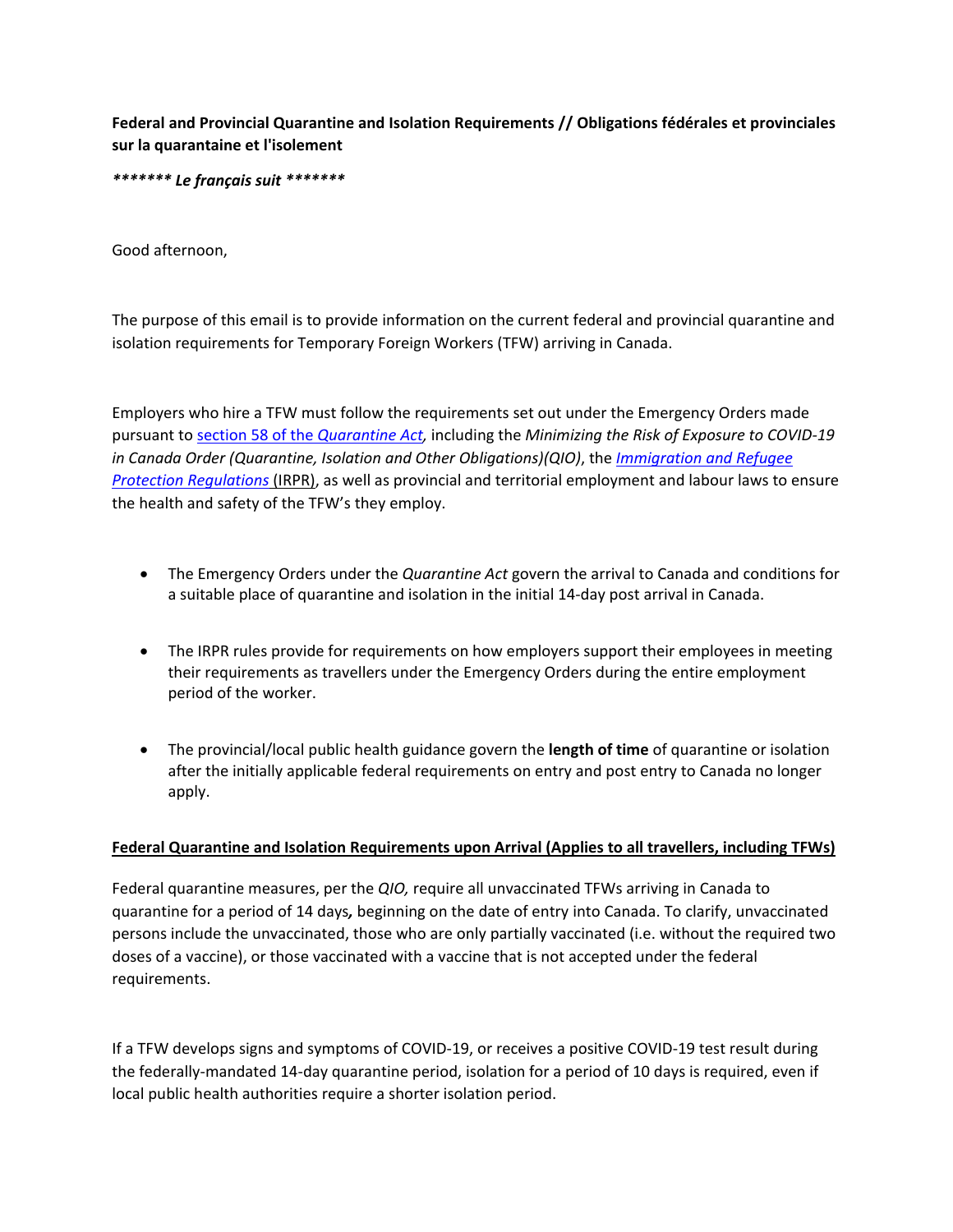#### *Quarantine Requirements upon arrival:*

- Unvaccinated workers are required to quarantine for 14 days beginning on the day of entry into Canada. The QIO imposes certain specific requirements when it comes to conditions for the place of quarantine, including that the worker needs to have access to a bedroom at the place of quarantine that is separate from the one used by persons who did not travel and enter Canada with that person and access to the necessities of life without leaving that place (Orders In Council - Search canada.ca Part 3 Section 2: Quarantine Requirements – Conditions).
- Employers must provide a suitable place for quarantine for unvaccinated workers.
- If, during the 14 days from their entry into Canada, an unvaccinated worker develops signs and symptoms or tests positive for COVID-19 on the molecular test that they are required to undergo in accordance with the Quarantine Order, they must isolate for a 10-day period which begins on the date of symptom onset, or the date the test sample was collected (as validated by the test provider) or the date of the test result (if there is no validation of the test collection date). The confirmed or suspected positive COVID-19 case must be reported to PHAC and the employer needs to provide a suitable place for isolation.
- The QIO imposes certain specific requirements when it comes to conditions for the place of isolation, including that the worker needs to have access to a separate bedroom and bathroom as well as access to the necessities of life without leaving that place.
	- o Requirements for unvaccinated or partially vaccinated travellers, including TFWs: [https://www.canada.ca/en/public-health/services/publications/diseases](https://www.canada.ca/en/public-health/services/publications/diseases-conditions/2019-novel-coronavirus-information-sheet.html)[conditions/2019-novel-coronavirus-information-sheet.html](https://www.canada.ca/en/public-health/services/publications/diseases-conditions/2019-novel-coronavirus-information-sheet.html)
- Vaccinated workers are not required to quarantine for 14 days upon their entry into Canada. However, during the initial 14-day period from their entry into the country, should the worker develop signs and symptoms of COVID-19 or test positive for COVID-19 they must isolate for a period of 10 days beginning on the date of symptom onset, or the date the test sample was collected (as validated by the test provider) or the date of the test result (if there is no validation of the test collection date). The confirmed or suspected positive COVID-19 case need to be reported to PHAC.

Please note that there is also a requirement for TFWs, whether vaccinated or not, to quarantine for 14 days if, during the initial 14 days from their entry into Canada, they have been exposed to a person, that they travelled with to Canada, who shows signs and symptoms of COVID-19 or receives a positive COVID-19 test.

*Isolation Requirements in the post arrival period and beyond:*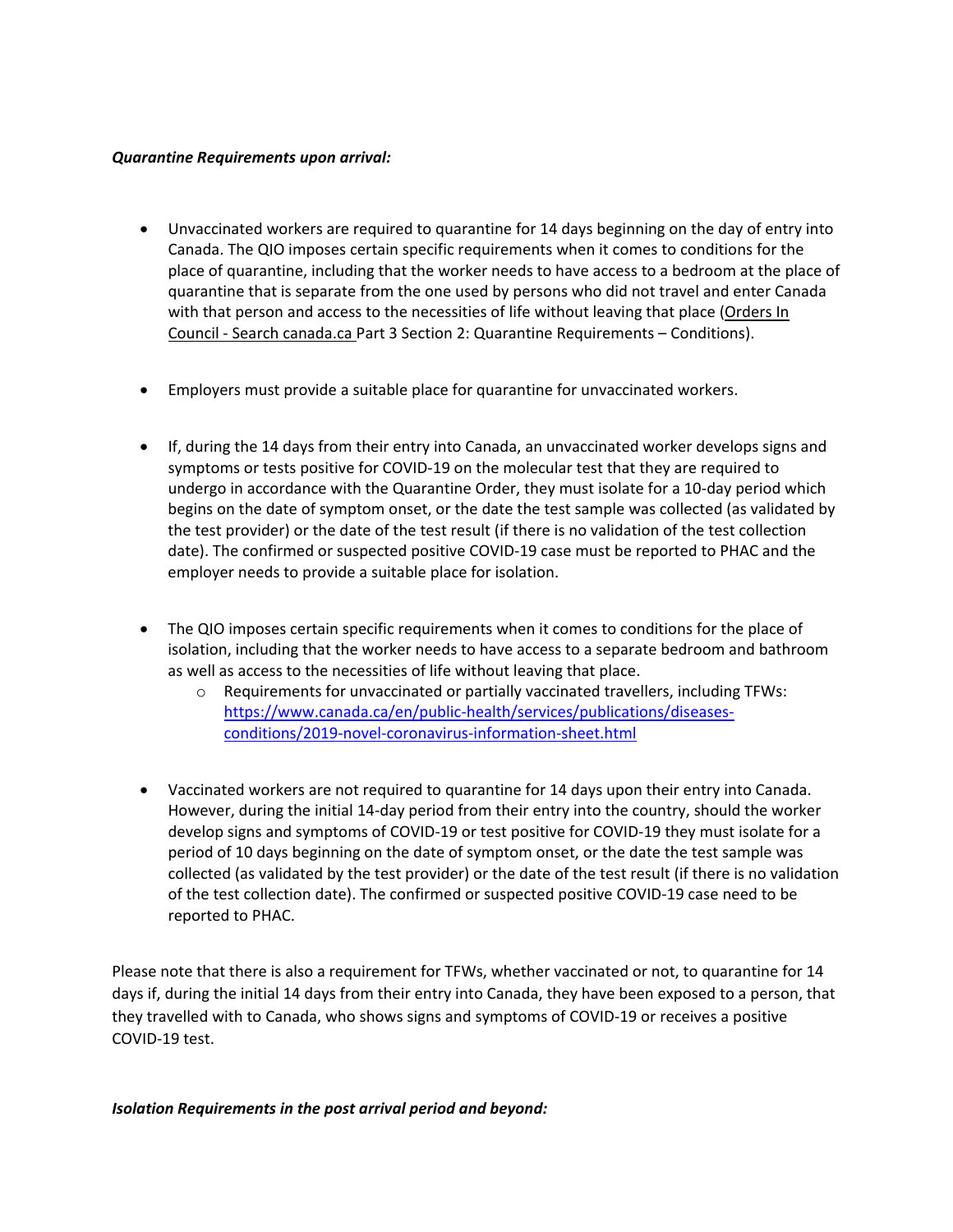After the initial federally required 14-day quarantine period, the initial 14-day period from entry into Canada or other federally applicable isolation period, any worker with a suspected or confirmed COVID-19 infection is required to isolate according to instructions from provincial/territorial or local public health authorities. Illustrative examples are below:

- If a worker develops signs and symptoms of COVID-19, or receives a positive COVID-19 test result during the federally required 14-day quarantine period or the initial 14-day period after their entry, the *QIO* requires that they isolate for 10 days in a suitable place of isolation or accommodation.
- In addition, the period of isolation may be extended for a new 10 day isolation period if the person tests positive for COVID-19 while in isolation and they were initially isolating for a reason other than having received a positive COVID-19 test.
- If a worker becomes sick after the initial 14-day quarantine or other federally applicable period, they are required to isolate for the duration stipulated by local or provincial/territorial public health authorities. IRPR require that employers provide a suitable isolation accommodation, including a separate bedroom and bathroom that are solely for the use of the isolating TFW.

For detailed information regarding provincial/territorial or local quarantine and isolation requirements, please consult your provincial/territorial public health authority website.

#### **Employer Accommodation Requirements Regarding Isolation of TFWs**

**At any time during the initial 14 days in Canada,** should a worker show signs and symptoms of COVID-19, have reasonable grounds to suspect they have COVID-19, or receive a positive test result, employers must immediately isolate the confirmed or suspected COVID-19 positive TFW for a period of 10 days, even if the province or territory in which they operate has a shorter isolation period. Workers must, as per Part 5 of the QIO, follow the set of the requirements and conditions for a suitable place of isolation, including a requirement to have a separate bedroom and bathroom while in isolation.

Employers are guided b[y IRPR \(section 209.3\(1\)\(a\)\(xi\)\)](https://www.laws-lois.justice.gc.ca/eng/regulations/SOR-2002-227/section-209.3.html) which outlines accommodations requirements for those who provide accommodations to workers during their *entire employment period***.** Employers must provide suitable accommodations for TFWs who develops any signs or symptoms of Covid-19, including a separate bedroom and bathroom.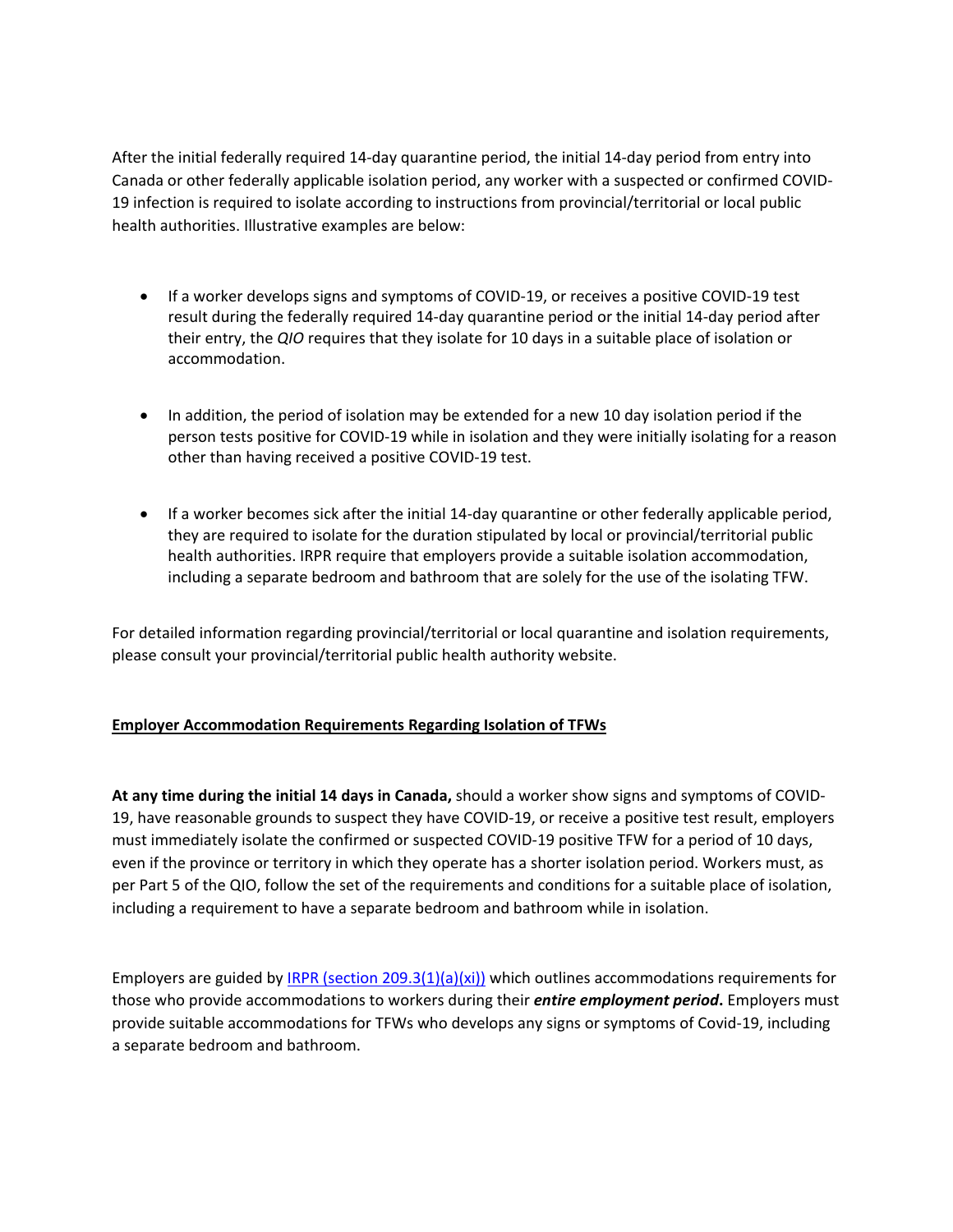The COVID-19 pandemic is a rapidly evolving situation. The Temporary Foreign Worker Program will continue to work with employers in ensuring that you remain informed of any forthcoming changes to public health requirements. Moreover, you are encouraged to visit **Travel.gc.ca** for regular updates.

You are encouraged to share this communication throughout your respective networks, and with any colleagues or peers who may need to be aware of this information.

Thank you in advance for your collaboration and understanding.

The Temporary Foreign Worker Program

Employment and Social Development Canada

\*\*\*\*\*\*\*\*\*\*\*\*\*\*\*\*\*\*

Bonjour,

Le but de ce courriel est de fournir des renseignements sur les exigences fédérales et provinciales actuelles en matière de quarantaine et d'isolement pour les travailleurs étrangers temporaires (TET) qui arrivent au Canada.

Les employeurs qui embauchent un TET doivent respecter les exigences énoncées dans les décrets d'urgence pris en vertu de [l'article 58 de la Loi sur la mise en quarantaine,](https://laws-lois.justice.gc.ca/fra/lois/q-1.1/index.html) y compris le « *Décret sur la réduction du risque d'exposition au COVID-19 au Canada (quarantaine, isolement et autres obligations)* » (QIO, le [Règlement sur l'immigration et la protection des réfugiés \(R](https://laws-lois.justice.gc.ca/PDF/SOR-2002-227.pdf)IPR), ainsi que les lois provinciales et territoriales sur l'emploi et le travail, afin d'assurer la santé et la sécurité des TET qu'ils emploient.

- Les ordonnances d'urgence en vertu de la Loi sur la quarantaine régissent l'arrivée au Canada et les conditions d'un lieu de quarantaine et d'isolement approprié dans les 14 premiers jours suivant l'arrivée au Canada.
- Les règles du RIPR prévoient des exigences sur la façon dont les employeurs aident leurs employés à satisfaire aux exigences en tant que voyageurs en vertu des ordonnances d'urgence pendant toute la période d'emploi du travailleur.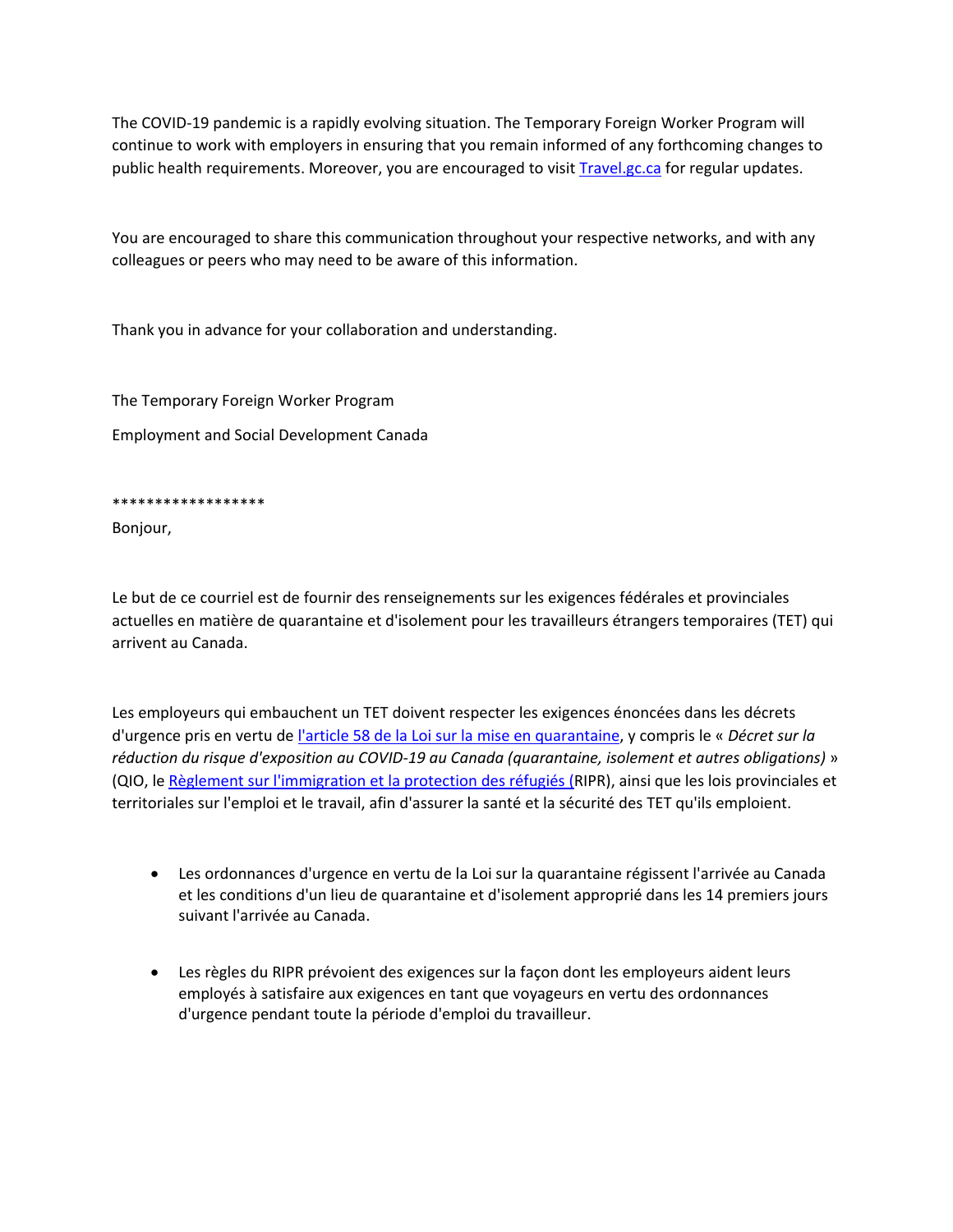• Les directives provinciales/locales en matière de santé publique régissent la **durée** de la quarantaine ou de l'isolement après que les exigences fédérales initialement applicables à l'entrée et après l'entrée au Canada ne s'appliquent plus.

## **Exigences fédérales en matière de quarantaine et d'isolement à l'arrivée (s'appliquent à tous les voyageurs, y compris les TET)**

Les mesures fédérales de quarantaine, selon l'QIO, exigent que tous les TET non vaccinés qui arrivent au Canada se mettent en quarantaine pendant une période de 14 jours, à compter de la date d'entrée au Canada. A titre de clarification, les personnes non vaccinées comprennent les personnes non vaccinées, celles qui ne sont que partiellement vaccinées (c.-à-d. sans les deux doses requises d'un vaccin) ou celles qui ont été vaccinées avec un vaccin qui n'est pas accepté en vertu des exigences fédérales.

Si un TET développe des signes et des symptômes de la COVID-19, ou reçoit un résultat positif au test de la COVID-19 pendant la période de quarantaine de 14 jours exigée par le gouvernement fédéral, un isolement de 10 jours est requis, même si les autorités locales de santé publique exigent une période d'isolement plus courte.

#### *Exigences de quarantaine à l'arrivée :*

- Les travailleurs non vaccinés doivent se mettent en quarantaine pendant 14 jours à compter du jour de leur entrée au Canada. L'QIO impose certaines exigences spécifiques en ce qui concerne les conditions du lieu de quarantaine, notamment que le travailleur doit avoir accès à une chambre séparée (distincte de celle utilisée par les personnes qui n'ont pas voyagé et ne sont pas entrées au Canada avec elle [\[OQI](https://decrets.canada.ca/attachment.php?attach=41627&lang=fr) partie 3, section 2 : Lieu de quarantaine — conditions]); et aux nécessités de la vie, sans devoir quitter ce lieu.
- Les employeurs doivent fournir un lieu de quarantaine approprié aux travailleurs non vaccinés.
- Si, au cours des 14 jours suivant son entrée au Canada, un travailleur non vacciné présente des signes et des symptômes ou obtient un résultat positif au test moléculaire COVID-19 qu'il doit subir conformément à l'article 58 de la Loi sur la mise en quarantaine, il doit être isolé pendant une période de 10 jours qui commence à la date d'apparition des symptômes, ou à la date de prélèvement de l'échantillon (validée par le fournisseur du test) ou à la date du résultat du test (s'il n'y a pas de validation de la date de prélèvement du test). Le cas positif confirmé ou suspecté de COVID-19 doit être signalé à l'ASPC et l'employeur doit fournir un lieu d'isolement approprié.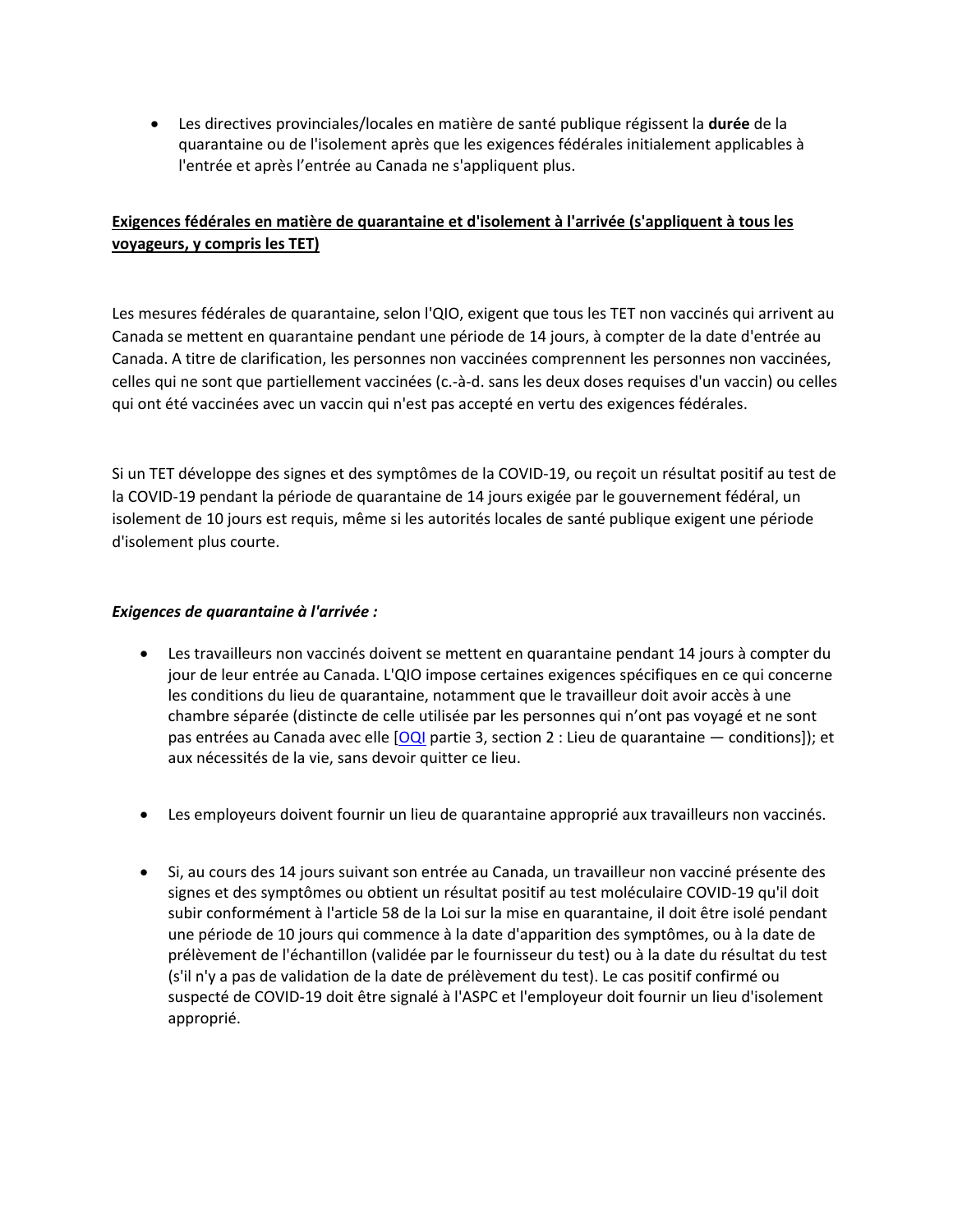- L'QIO impose certaines exigences spécifiques en ce qui concerne les conditions du lieu d'isolement, notamment que le travailleur doit avoir accès à une chambre et à une salle de bain séparées ainsi qu'aux nécessités de la vie, sans devoir quitter ce lieu.
	- $\circ$  Exigences pour les voyageurs non vaccinés ou partiellement vaccinés, y compris les TET : [Pour les voyageurs non vaccinés ne présentant pas de symptômes de la COVID-19](https://www.canada.ca/fr/sante-publique/services/publications/maladies-et-affections/2019-nouveau-coronavirus-fiche-information.html)  [arrivant au Canada par voie terrestre, aérienne ou maritime -](https://www.canada.ca/fr/sante-publique/services/publications/maladies-et-affections/2019-nouveau-coronavirus-fiche-information.html) Canada.ca
- Les travailleurs vaccinés ne sont pas tenus d'être en quarantaine pendant 14 jours à leur entrée au Canada. Toutefois, au cours de la période initiale de 14 jours, à compter de son entrée dans le pays, si le travailleur présente des signes et des symptômes du COVID-19 ou si le test de dépistage du COVID-19, il doit s'isoler pendant une période de 10 jours à compter de la date d'apparition des symptômes, de la date de prélèvement de l'échantillon (validée par le fournisseur du test) ou de la date du résultat du test (s'il n'y a pas de validation de la date de prélèvement du test). Le cas de COVID-19 positif confirmé ou suspecté doit être signalé à l'ASPC.

Veuillez noter que les TET, qu'ils soient vaccinés ou non, sont également tenus d'être en quarantaine pendant 14 jours si, au cours des 14 premiers jours suivant leur entrée au Canada, ils ont été exposés à une personne avec laquelle ils ont voyagé jusqu'au Canada, qui présente des signes et des symptômes du COVID-19 ou dont le test de dépistage du COVID-19 est positif.

#### *Exigences d'isolement après la période d'arrivée de 14 jours :*

Après la période initiale de quarantaine de 14 jours exigée par le gouvernement fédéral, la période initiale de 14 jours à partir de l'entrée au Canada ou toute autre période d'isolement applicable au niveau fédéral, tout travailleur atteint d'une infection présumée ou confirmée par le COVID-19 est tenu de s'isoler conformément aux instructions des autorités de santé publique provinciales/territoriales ou locales. Des exemples sont présentés ci-dessous :

- Si un travailleur développe des signes et des symptômes de COVID-19, ou reçoit un résultat positif au test COVID-19 pendant la période de quarantaine de 14 jours requise par le gouvernement fédéral ou la période initiale de 14 jours après son entrée, l'QIO exige qu'il s'isole pendant 10 jours dans un lieu d'isolement ou d'hébergement approprié.
- De plus, la période d'isolement peut être prolongée pour une nouvelle période d'isolement de 10 jours si la personne est testée positive au COVID-19 pendant son isolement et qu'elle était initialement isolée pour une raison autre que celle d'avoir reçu un test positif au COVID-19.
- Si un travailleur tombe malade après la quarantaine initiale de 14 jours ou toute autre période applicable au niveau fédéral, il est tenu de s'isoler pour la durée stipulée par les autorités de santé publique locales ou provinciales/territoriales. Le RIPR exige que les employeurs fournissent un logement d'isolement convenable, y compris une chambre à coucher et une salle de bain séparées qui sont réservées à l'usage exclusif du TET qui s'isole.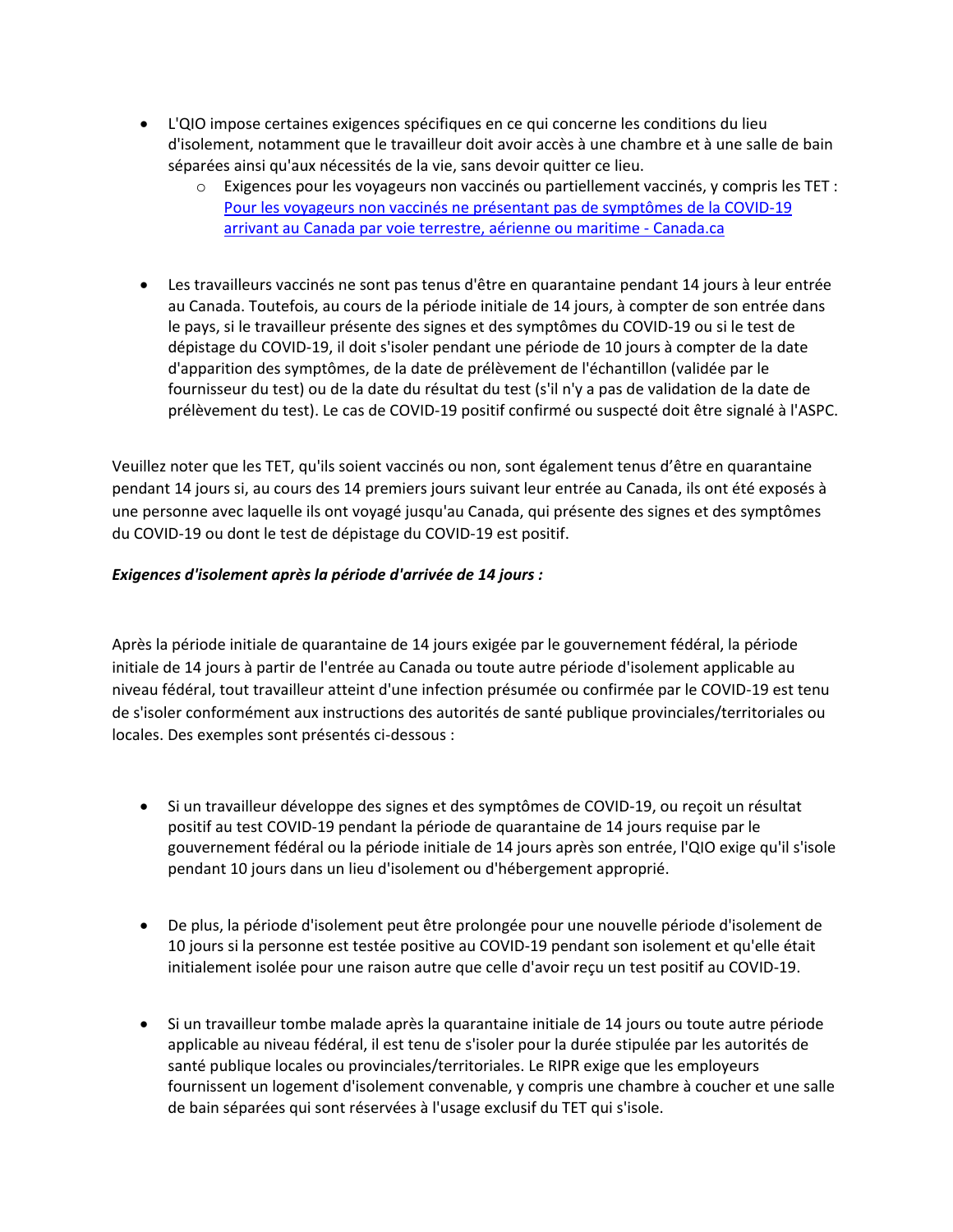Pour obtenir des renseignements détaillés sur les exigences provinciales/territoriales ou locales en matière de quarantaine et d'isolement, veuillez consulter le site Web des autorités de santé publique de votre province ou territoire.

#### **Exigences d'adaptation de l'employeur concernant l'isolement des TET :**

**À tout moment au cours des 14 premiers jours au Canada**, si un travailleur présente des signes et des symptômes du COVID-19, s'il a des motifs raisonnables de soupçonner qu'il est atteint du COVID-19 ou s'il reçoit un résultat positif au test de dépistage, les employeurs doivent immédiatement isoler le TET dont la présence du COVID-19 a été confirmée ou soupçonnée pour une période de 10 jours, même si la province ou le territoire où ils travaillent prévoit une période d'isolement plus courte. Les travailleurs doivent, conformément à la partie 5 de l'QIO, respecter l'ensemble des exigences et des conditions relatives à un lieu d'isolement approprié, y compris l'obligation de disposer d'une chambre à coucher et d'une salle de bain séparées pendant la période d'isolement.

Les employeurs sont guidés par le [RIPR \(section 209.3\(1\)\(a\)\(xi\)\)](https://www.laws-lois.justice.gc.ca/fra/reglements/DORS-2002-227/section-209.3.html) qui décrit les exigences en matière de logement pour ceux qui fournissent des logements aux travailleurs pendant la durée de leur emploi. Les employeurs doivent fournir des installations appropriées aux TET qui développent des signes ou des symptômes du COVID-19, y compris une chambre et une salle de bain séparées.

La pandémie de COVID-19 est une situation qui évolue rapidement. Le Programme des travailleurs étrangers temporaires continuera de collaborer avec les employeurs pour vous aider à rester informés de tout changement à venir concernant les exigences de santé publique. De plus, nous vous encourageons à visiter le site [Voyage.gc.ca](https://voyage.gc.ca/) pour obtenir des mises à jour régulières.

Nous vous encourageons à partager cette communication dans vos réseaux respectifs, ainsi qu'avec tout collègue ou pair qui pourrait avoir besoin d'être informé de cette information.

Merci d'avance pour votre collaboration et votre compréhension.

Le programme des travailleurs étrangers temporaires Emploi et Développement social Canada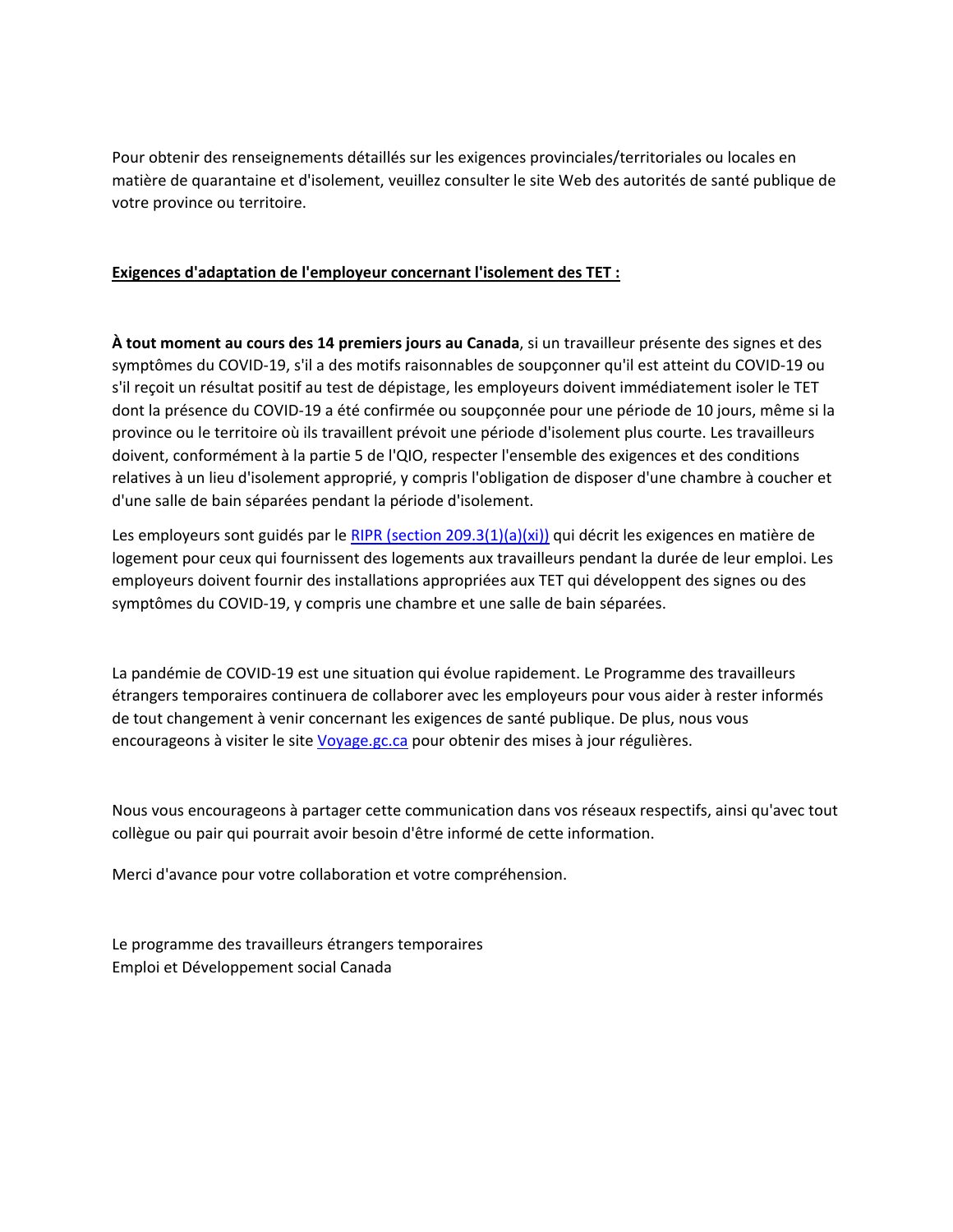**Income support and employer obligations with respect to TFW / Renseignements sur les soutiens de revenus et obligations de l'employeur en ce qui concerne les TET**

*\*\*\*\* le français suit \*\*\*\**

Good afternoon,

The purpose of this email is to provide information on income support and employer obligations with respect to Temporary Foreign Workers (TFWs) in Canada. In addition, his message provides information to TFWs about benefit programs for which they may be eligible.

Employers must adhere to the requirements of the Temporary Foreign Worker Program (TFWP), as well as province and territories' employment and labour laws, to ensure the health and safety of the TFWs.

#### **TFW Support Upon Arrival**

Employers who hire a foreign national (workers) should follow the order set out under section 58 of the Quarantine Act. As per the Immigration and Refugee Protection Regulations (IRPR), all employers have responsibilities relating to the quarantine period:

During the quarantine period, employers must provide the worker with wages for a minimum of 30 hours per week at the hourly rate of pay specified on the confirmed LMIA and/or Offer of employment contract. This is also consistent with the TFWP Genuineness Policy, which indicates that reasonable employment needs are a full time workload (e.g. a minimum of 30 hours per week). Should a TFW be required to quarantine for under 7 days, wages can be prorated. The above IRPR obligations apply *upon entry* of TFWs (including those that are fully vaccinated and were randomly selected for testing and asked to quarantine) into Canada.

In addition:

- The payment received is not an advance and should NOT be reimbursed by the TFW later. This requirement also applies to workers in the Seasonal Agricultural Worker Program (SAWP) and the period of paid quarantine will be in addition to the minimum 240 hours of pay as specified in the SAWP contract.
- If the initial quarantine period resets or is extended for any reason (e.g. a newly arrived TFW is housed in the same accommodations of those who are already in quarantine, the worker is becoming COVID symptomatic/sick, awaiting test results), the initial quarantine/isolation period extends and the workers must continue being paid by the employer accordingly.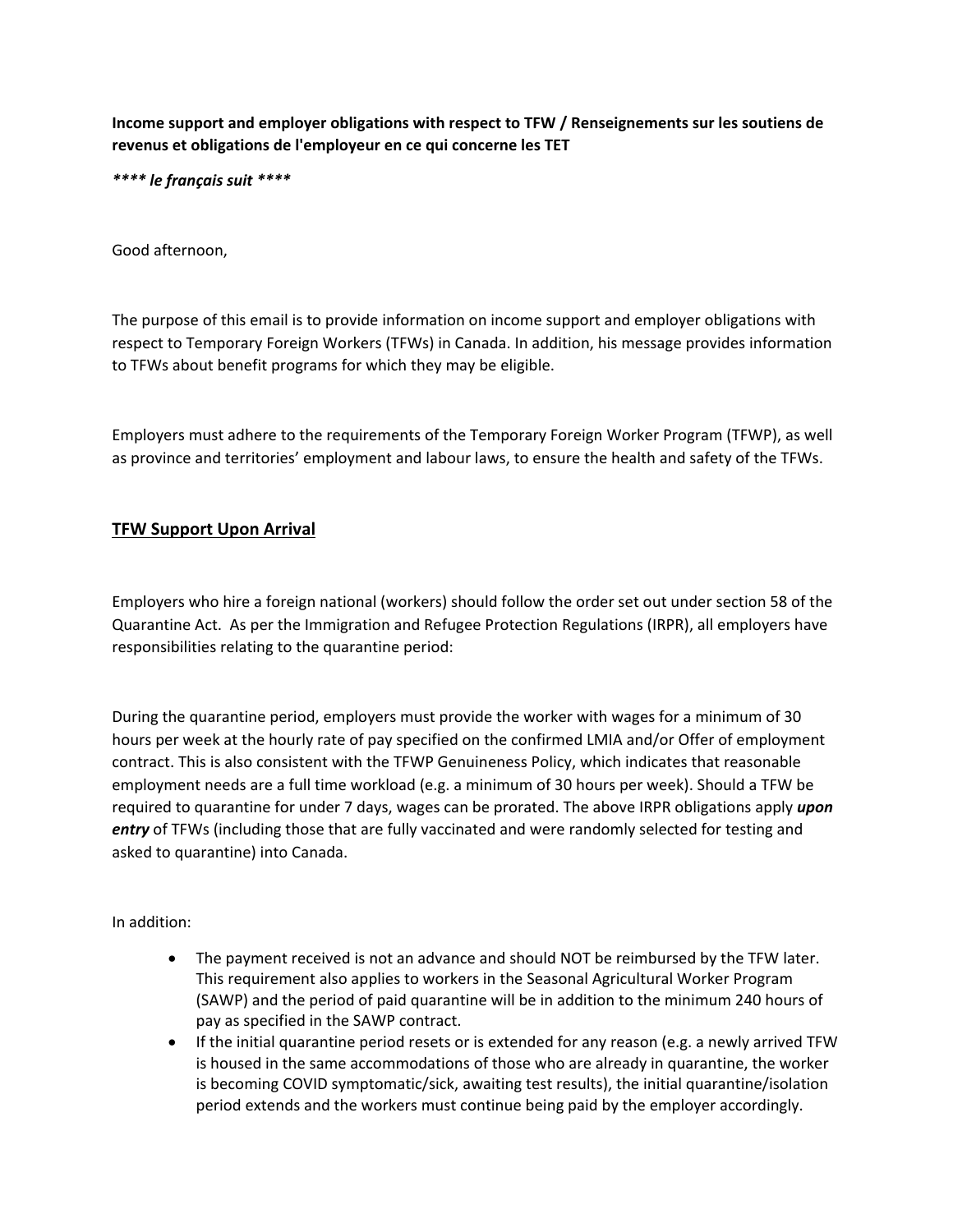• Employers are required to pay wages to all TFWs during the initial quarantine period, regardless of whether their arrival into Canada is to begin work or return to work from a holiday.

The regulations require that employers must not do anything to prevent their employee from complying with requirements under the *[Emergencies Act](https://laws-lois.justice.gc.ca/eng/acts/e-4.5/index.html)* or the *[Quarantine Act](https://laws-lois.justice.gc.ca/eng/acts/q-1.1/page-1.html)*, including requiring the foreign national to do anything that is contrary to those requirements.

## **TFW Support Post-Arrival**

Throughout the mandatory initial quarantine, employers are obligated to ensure that TFWs have access to essential necessities, in accordance with the regulations within the IRPR. Employers must also ensure transportation that meets Public Health Agency of Canada and local Public Health guidelines. A detailed list of [the](https://travel.gc.ca/travel-covid/travel-restrictions/isolation#quarantine)se measures can be found by visiting the [travel.gc.ca](https://travel.gc.ca/travel-covid/travel-restrictions/isolation#quarantine) website.

- Quarantine obligations require that workers go directly to their place of quarantine upon arrival in Canada, which includes not stopping to purchase food or any supplies.
- Some workers may not have access to food delivery, due to the location of their accommodations, access to internet, credit card, etc. Therefore, many workers coming into Canada will require assistance in arranging for food, medicine, and/or basic supplies.
- As stated within IRPR and the policy for the Temporary Foreign Worker Program, employers must not prevent or inhibit workers from meeting their obligations under the *Quarantine Act* in any way.
- The employer must not deny assistance, if the foreign worker needs the assistance of the employer to access the necessities of life. The worker cannot leave quarantine and therefore must be given assistance in obtaining food and other basic survival items.
- Employers are expected to ensure that the TFW has access to the essentials without inflated prices or surcharges. Food provided should be fresh, of good quality and is responsive to the workers' requests.
- Employers are expected to facilitate this as required, but are not expected to pay for it.
- Costs for food, medication, basic supplies, or other necessities could be paid by the worker upon delivery, or through a payment plan. Any plan to cover costs should be mutually agreed upon between the employee and employer, ideally in writing.
- For workers under the Seasonal Agricultural Worker Program (SAWP), typical employment contracts provisions remain in place, which allow for workers to elect to cook their own meals or arrange for the employer to provide meals at the worker's cost

Government of Canada Income Supports

Should a TFW become ill at any time following the initial quarantine period, they may be eligible for other government sickness benefits, such as the [Canada Recovery Sickness Benefit](https://www.canada.ca/en/revenue-agency/services/benefits/recovery-sickness-benefit.html) or [EI Sickness](https://www.canada.ca/en/services/benefits/ei/ei-sickness.html)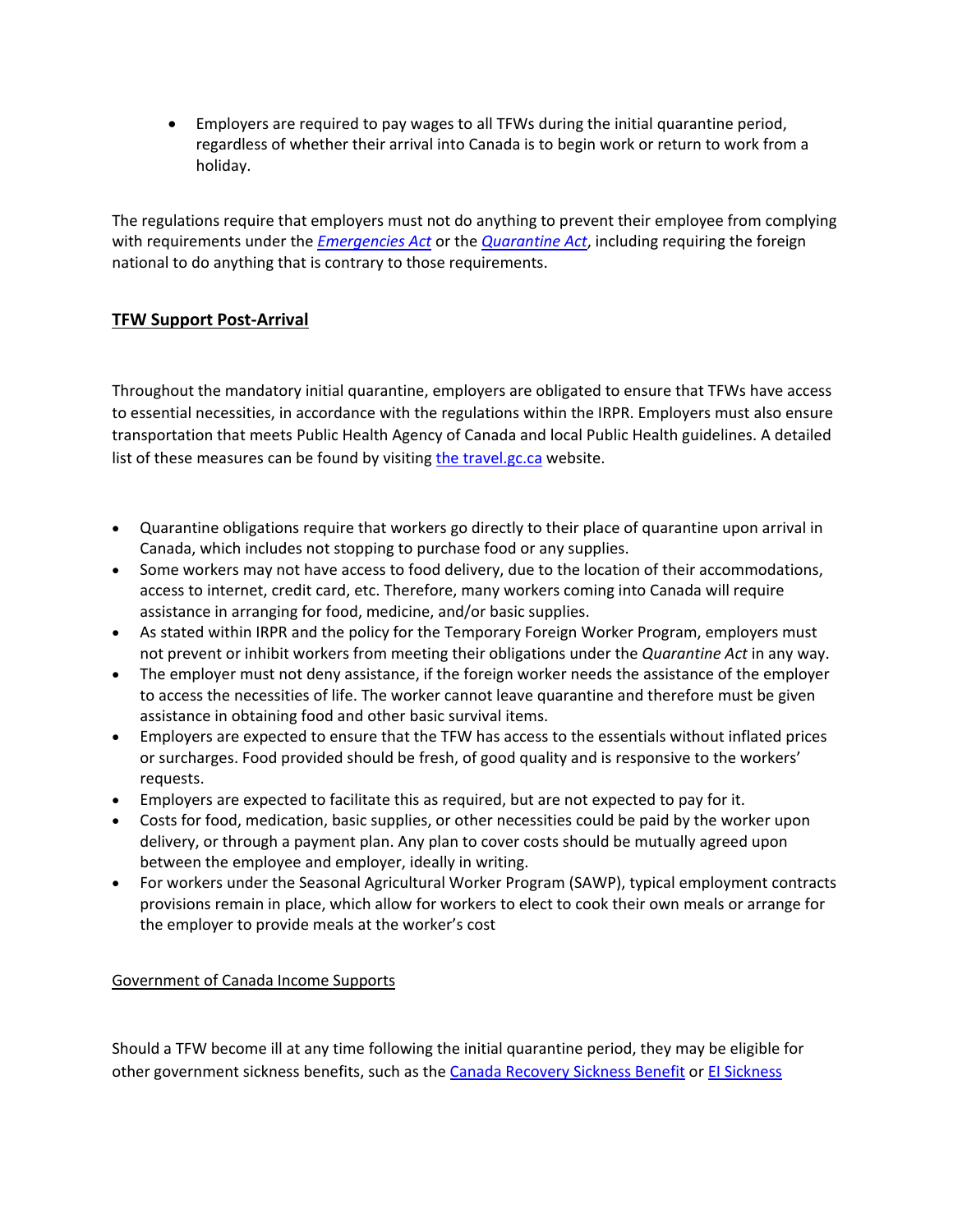[Benefits.](https://www.canada.ca/en/services/benefits/ei/ei-sickness.html) **Note**: a worker would have to apply for these benefits and would be assessed according to the eligibility criteria for each benefit through the application process.

Additionally, TFWs may be eligible for individual supports through Canada's COVID-19 Economic Response Plan [\(COVID-19 benefits and services -](https://www.canada.ca/en/services/benefits/covid19-emergency-benefits.html) Canada.ca) which is a plan comprised of a suite of benefit programs designed to provide an economic relief to workers and businesses directly affected by the COVID-19 pandemic. **Note:** TFWs may only apply for these benefits following their initial isolation/quarantine period, following the end of their initial isolation/quarantine period and after they have begun working.

## *Canada Recovery Sickness Benefit (CRSB)*

Specifically, the Canada Recovery Sickness Benefit (CRSB) provides \$500 (\$450 after taxes withheld) per week for up to a maximum of six weeks, for workers who:

- are unable to work for at least 50% of the week because they contracted COVID-19;
- are self-isolated for reasons related to COVID-19; and,
- have underlying conditions, are undergoing treatments or have contracted other sicknesses that, in the opinion of a medical practitioner, nurse practitioner, person in authority, government or public health authority, would make them more susceptible to COVID-19.
- Have a valid Social Insurance Number (SIN)

The CRSB does not renew automatically. If the situation continues, a worker must apply for another eligibility period separately. A worker may apply for any eligible 1-week period for up to 60 days after that period has ended.

- A worker can apply for a maximum of 6 weeks between September 27, 2020 and May 7, 2022 (the 6 weeks **do not** have to be taken consecutively).
- A worker cannot apply retroactively for periods that are closed.
- If a worker becomes sick or has to self-isolate due to COVID-19 part way through a period, it can only apply for the period if the worker missed more than 50% of that work week.
- If the worker misses less than that, the worker will need to wait to apply for the next eligibility period.
- The benefit is available *between September 27, 2020 and May 7, 2022*.
- A worker can no longer receive CRSB payments after it has reached the maximum of 6 periods.
- Eligibility **cannot** be extended, even if the worker is sick or self-isolating due to COVID-19 for more than 6 periods or becomes sick or is self-isolating due to COVID-19 again between September 27, 2020 and May 7, 2022.

Individuals are *not* eligible for the benefit if *they have applied* for *or received* any of the following for the same period:

- Canada Recovery Benefit (CRB)
- Canada Recovery Caregiving Benefit (CRCB)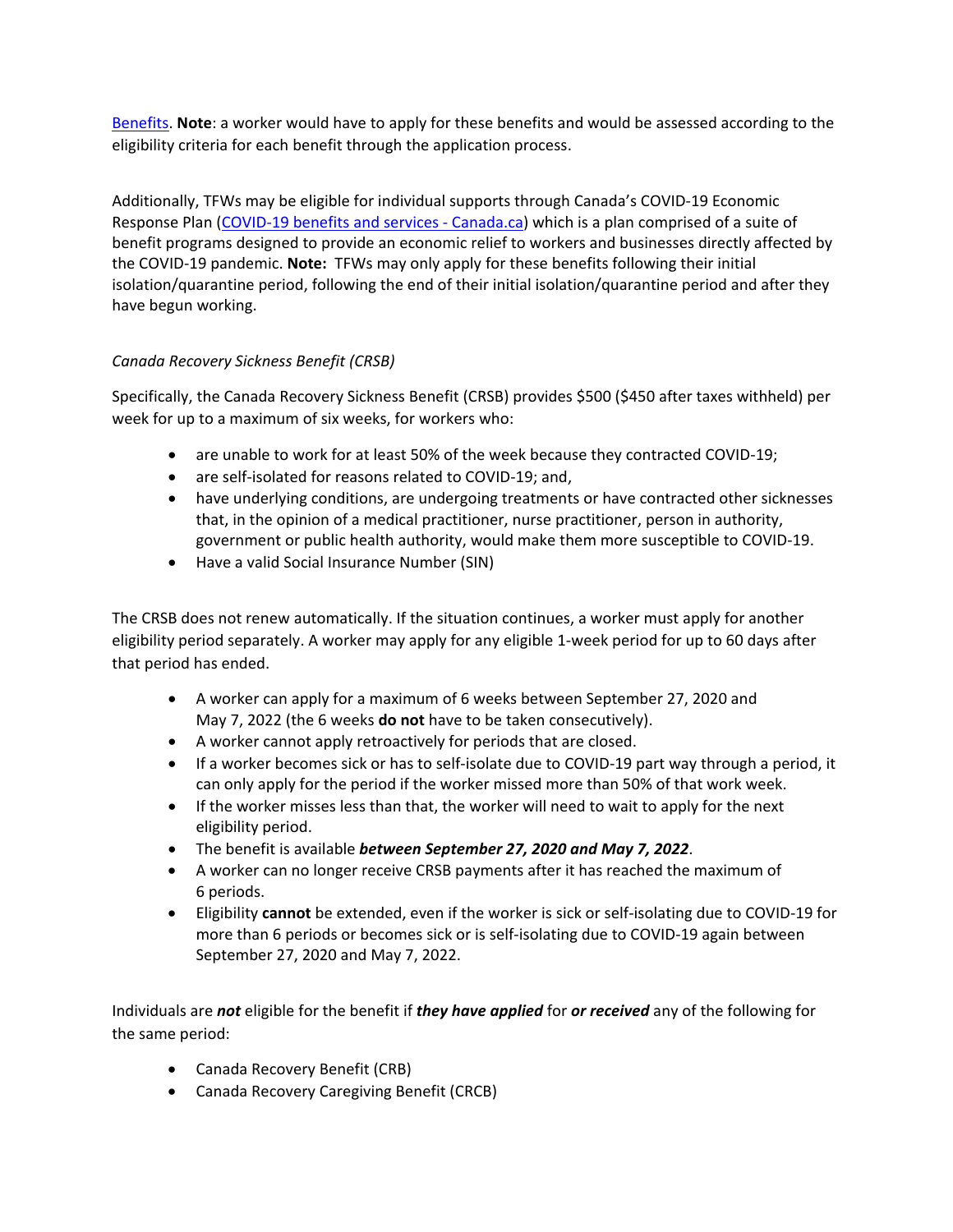- Canada Worker Lockdown Benefit (CWLB)
- Employment Insurance (EI) benefits
- Québec Parental Insurance Plan (QPIP) benefits
- Short-term disability benefits

As stated above, this benefit is available *until May 7, 2022*, after which, workers may be eligible for EI sickness benefits should they become ill or are required to Quarantine.

Please visit the [CRSB webpage](https://www.canada.ca/en/revenue-agency/services/benefits/recovery-sickness-benefit/crsb-who-apply.html) for more details on eligibility.

#### Federal and provincial and territorial benefits

Finally, in addition to the federal options included above, workers and employers are encouraged to explore the range of provincial and territorial benefits that may be available to them (e.g. workers compensation; private medical insurance etc.). Should you have any questions, we invite you to contact the Temporary Foreign Worker Program at the following address: EDSC.DGCE.TET-TFW.SEB.ESDC@hrsdc-rhdcc.gc.ca.

Thank you in advance for your collaboration and understanding.

The Temporary Foreign Worker Program Employment and Social Development Canada

\*\*\*\*\*\*\*\*\*\*\*\*\*\*\*\*\*\*\*\*\*\*\*\*\*\*\*\*\*\*\*\*\*\*\*\*\*\*\*\*\*\*\*\*\*\*\*\*\*\*\*\*\*\*\*\*\*\*\*\*\*\*\*\*\*\*\*\*\*\*\*\*\*\*\*\*\*\*\*\*\*\*\*\*\*

Bonjour,

Le présent courriel a pour but de fournir des renseignements sur le soutien du revenu et les obligations de l'employeur en ce qui concerne les travailleurs étrangers temporaires (TET) au Canada. De plus, ce message fournit des renseignements aux TET sur les programmes de prestations auxquels ils peuvent être admissibles.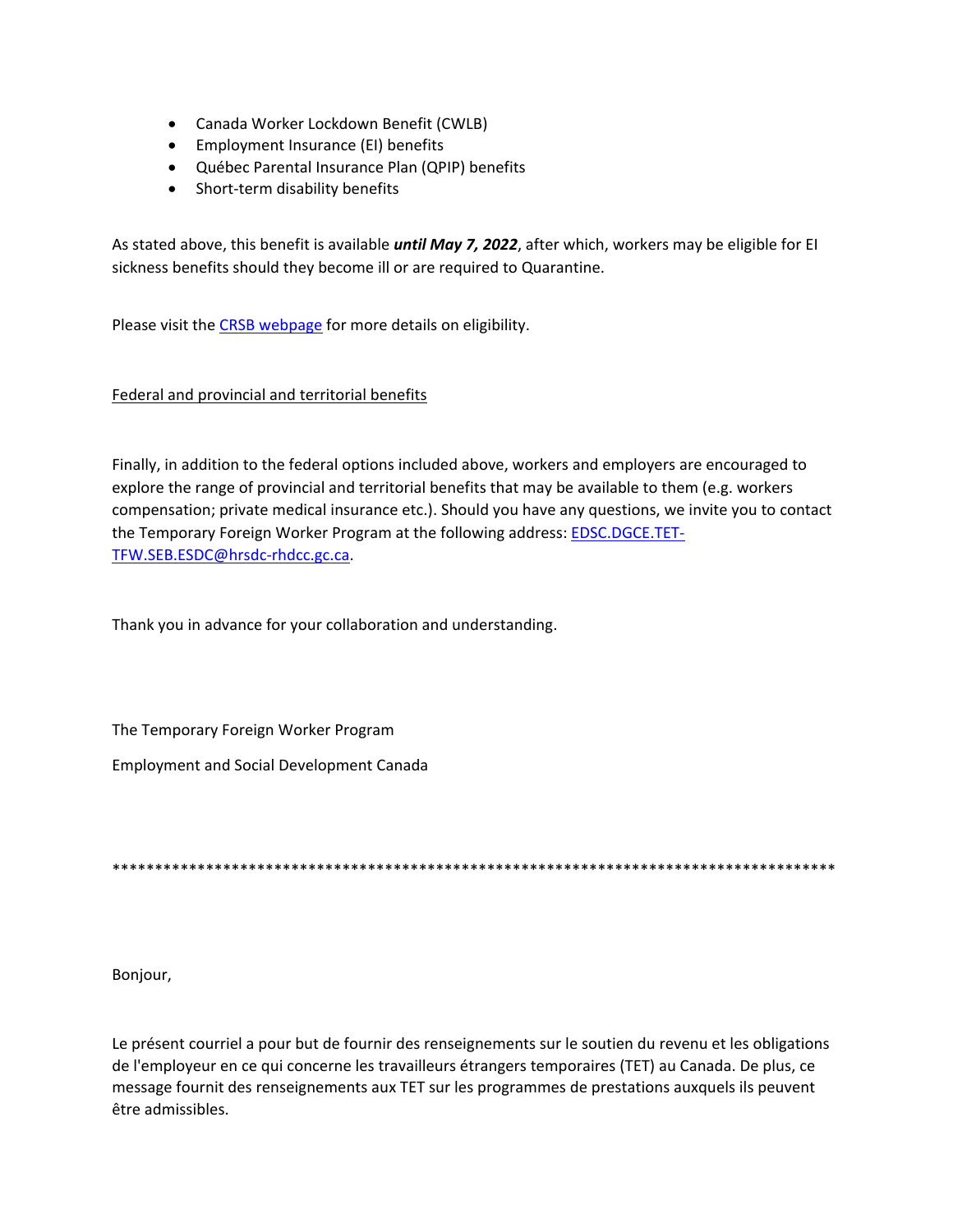Les employeurs doivent se conformer aux exigences du Programme des travailleurs étrangers temporaires (PTET), ainsi qu'aux lois provinciales et territoriales sur l'emploi et le travail, afin d'assurer la santé et la sécurité des TET qu'ils emploient.

## **Soutien aux TET à leur arrivée**

Les employeurs qui embauchent un ressortissant étranger (travailleurs) doivent suivre l'ordre établi à l'article 58 de la Loi sur la quarantaine. Conformément au Règlement sur l'immigration et la protection des réfugiés (RIPR), tous les employeurs ont des responsabilités relatives à la période de quarantaine.

Pendant la période de quarantaine, les employeurs doivent fournir au travailleur un salaire pour un minimum de 30 heures par semaine au taux horaire de rémunération spécifié dans l'EIMT et/ou l'offre d'emploi. Cela est également conforme à la politique d'authenticité du PTET, qui indique que les besoins raisonnables en matière d'emploi sont une charge de travail à temps plein (p. ex. un minimum de 30 heures par semaine). Si un TET doit être mis en quarantaine pendant moins de 7 jours, le salaire peut être calculé au prorata. Les obligations susmentionnées du RIPR s'appliquent à l'entrée des TET (y compris ceux qui sont entièrement vaccinés et qui ont été choisis au hasard pour subir des tests et à qui on a demandé de se mettre en quarantaine) au Canada.

#### En outre :

- Le paiement reçu n'est pas une avance et n'a pas à être remboursé par le TET par la suite. Cette exigence s'applique également aux travailleurs du Programme des travailleurs agricoles saisonniers (PTAS) et la période de quarantaine rémunérée s'ajoutera au minimum de 240 heures de salaire tel que spécifié dans le contrat du PTAS.
- Si la période de quarantaine initiale est rétablie ou prolongée pour quelque raison que ce soit (par exemple, un TET nouvellement arrivé est logé dans le même logement que ceux qui sont déjà en quarantaine, le travailleur devient symptomatique/ malade du COVID, il attend les résultats des tests), la période de quarantaine/isolement initiale est prolongée et les travailleurs doivent continuer à être payés par l'employeur en conséquence.
- Les employeurs sont tenus de verser un salaire à tous les TET pendant la période de quarantaine initiale, que leur arrivée au Canada soit pour commencer à travailler ou pour retourner au travail après un congé.

Selon le règlement, les employeurs ne doivent rien faire pour empêcher leur employé de se conformer aux exigences de [la Loi sur les mesures d'urgence](https://laws-lois.justice.gc.ca/fra/lois/e-4.5/index.html) ou de [la Loi sur la mise en quarantaine,](https://laws-lois.justice.gc.ca/fra/lois/q-1.1/index.html) y compris exiger de l'étranger qu'il fasse quoi que ce soit qui soit contraire à ces exigences.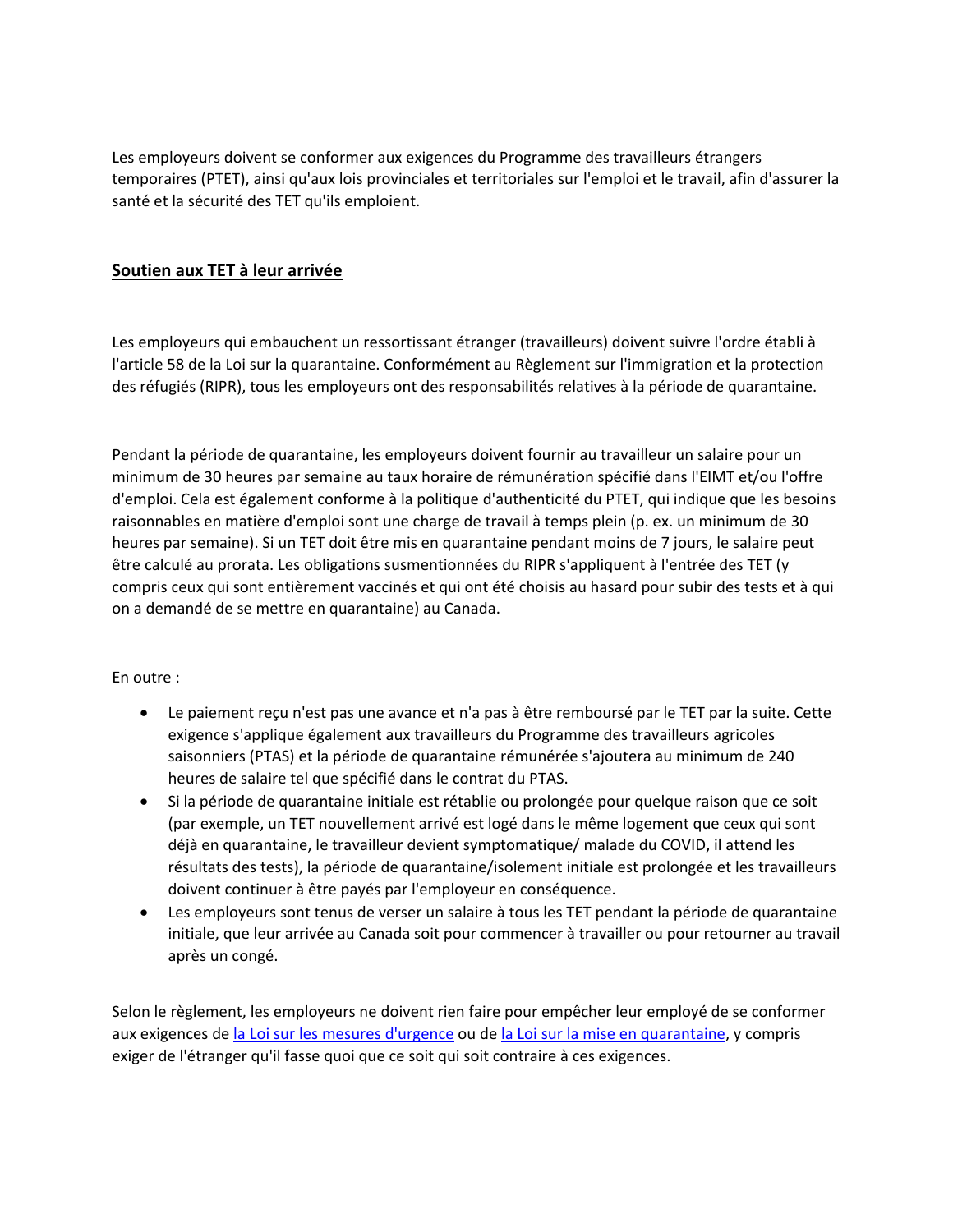## **Soutien aux TET après leur arrivée**

Tout au long de la quarantaine initiale obligatoire, les employeurs sont tenus de veiller à ce que les TET aient accès aux produits de première nécessité, conformément aux règlements du RIPR. Les employeurs doivent également assurer un transport conforme aux lignes directrices de l'Agence de la santé publique du Canada et de la santé publique locale. Une liste détaillée de ces mesures peut être consultée sur le site Web [voyage.gc.ca.](https://voyage.gc.ca/voyage-covid/voyage-restrictions/isolement?_ga=2.191872618.11906525.1643388261-544951783.1640296645)

- Les obligations en matière de quarantaine exigent que les travailleurs se rendent directement à leur lieu de quarantaine à leur arrivée au Canada, ce qui inclut de ne pas s'arrêter pour acheter de la nourriture ou des fournitures.
- Certains travailleurs peuvent ne pas avoir accès à la livraison de nourriture, en raison de l'emplacement de leur logement, de l'accès à Internet, de leur carte de crédit, etc. Par conséquent, de nombreux travailleurs arrivant au Canada auront besoin d'aide pour se procurer de la nourriture, des médicaments et/ou des fournitures de base.
- Comme le stipulent le RIPR et la politique du Programme des travailleurs étrangers temporaires, les employeurs ne doivent pas empêcher les travailleurs de remplir leurs obligations en vertu de la Loi sur la quarantaine.
- L'employeur ne doit pas refuser de l'aide, si le travailleur étranger a besoin de l'aide de l'employeur pour accéder aux nécessités de la vie. Cela inclut les cas où l'absence d'une telle assistance obligerait le travailleur à quitter la quarantaine pour obtenir de la nourriture et d'autres articles de survie de base.
- Les employeurs sont tenus de veiller à ce que les travailleurs étrangers aient accès aux produits essentiels sans prix excessifs ni suppléments. La nourriture fournie doit être fraîche, de bonne qualité et répondre aux demandes des travailleurs.
- Les employeurs sont censés faciliter les choses, le cas échéant, mais ne sont pas censés les payer.
- Les coûts de la nourriture, des médicaments, des fournitures de base ou d'autres produits de première nécessité peuvent être payés par le travailleur à la livraison ou par le biais d'un plan de paiement. Tout plan de couverture des coûts doit faire l'objet d'un accord mutuel entre l'employé et l'employeur, idéalement par écrit.
- Pour les travailleurs relevant du Programme des travailleurs agricoles saisonniers (PTAS), les dispositions habituelles des contrats de travail restent en vigueur, ce qui permet aux travailleurs de choisir de préparer leurs propres repas ou de demander à l'employeur de leur fournir des repas à leurs frais.

## Soutien du revenu du gouvernement du Canada

Si un TET tombe malade à n'importe quel moment après la période de quarantaine initiale, il peut être admissible à d'autres prestations de maladie du gouvernement, comme la prestation de maladie du [Canada](https://www.canada.ca/fr/agence-revenu/services/prestations/prestation-maladie-relance-economique.html) pour le rétablissement ou [les prestations de maladie de l'AE.](https://www.canada.ca/fr/services/prestations/ae/assurance-emploi-maladie.html) Remarque : le travailleur devra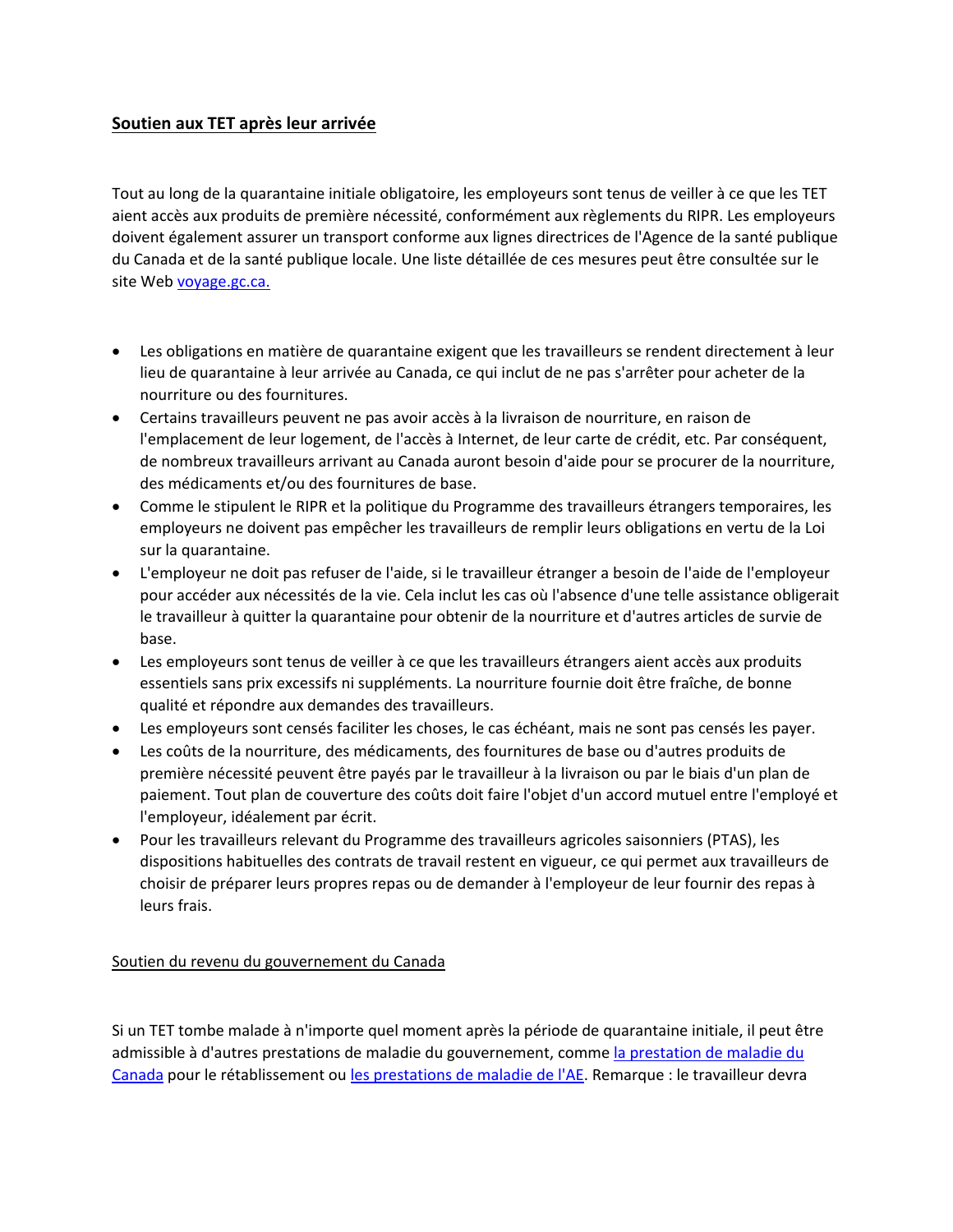faire une demande pour ces prestations et sera évalué selon les critères d'admissibilité de chaque prestation au cours du processus de demande.

De plus, les TET peuvent être admissibles à des mesures de soutien individuelles par l'entremise du Plan d'intervention économique COVID-19 du Canada [\(prestations et services COVID-19 -](https://www.canada.ca/fr/ministere-finances/plan-intervention-economique.html) Canada.ca), qui est un plan composé d'une série de programmes de prestations conçus pour offrir une aide économique aux travailleurs et aux entreprises directement touchés par la pandémie de COVID-19. Remarque : Les TET ne peuvent demander ces prestations qu'après leur période initiale d'isolement/quarantaine, après qu'ils ont déjà commencé à travailler.

Prestation de maladie pour le rétablissement du Canada (PMRC)

Plus précisément, la prestation de maladie pour le rétablissement du Canada (PMRC) fournit 500 \$ (450 \$ après retenue d'impôt) par semaine pendant un maximum de six semaines aux travailleurs qui

- sont incapables de travailler pendant au moins 50 % de la semaine parce qu'ils ont contracté le COVID-19 ;
- sont auto-isolés pour des raisons liées au COVID-19 ; et,
- ont des conditions sous-jacentes, suivent des traitements ou ont contracté d'autres maladies qui, de l'avis d'un médecin, d'une infirmière praticienne, d'une personne en autorité, d'un gouvernement ou d'une autorité de santé publique, les rendraient plus vulnérables au COVID-19.
- Avoir un numéro d'assurance sociale (NAS) valide.

La SRCB ne se renouvelle pas automatiquement. Si la situation perdure, le travailleur doit faire une demande distincte pour une autre période d'admissibilité. Un travailleur peut faire une demande pour toute période admissible d'une semaine jusqu'à 60 jours après la fin de cette période.

- Un travailleur peut faire une demande pour un maximum de 6 semaines entre le 27 septembre 2020 et le 7 mai 2022 (les 6 semaines n'ont pas à être prises consécutivement).
- Un travailleur ne peut pas faire de demande rétroactive pour des périodes qui sont clôturées.
- Si un travailleur tombe malade ou doit s'isoler en raison du COVID-19 au cours d'une période, il ne peut faire une demande pour cette période que s'il a manqué plus de 50 % de cette semaine de travail.
- Si le travailleur s'absente moins que cela, il devra attendre pour faire une demande pour la prochaine période d'admissibilité.
- La prestation est disponible entre le 27 septembre 2020 et le 7 mai 2022.
- Un travailleur ne peut plus recevoir de paiements de CRSB après avoir atteint le maximum de 6 périodes.
- L'éligibilité ne peut pas être prolongée, même si le travailleur est malade ou s'isole lui-même en raison du COVID-19 pendant plus de 6 périodes ou s'il tombe malade ou s'isole lui-même en raison du COVID-19 à nouveau entre le 27 septembre 2020 et le 7 mai 2022.